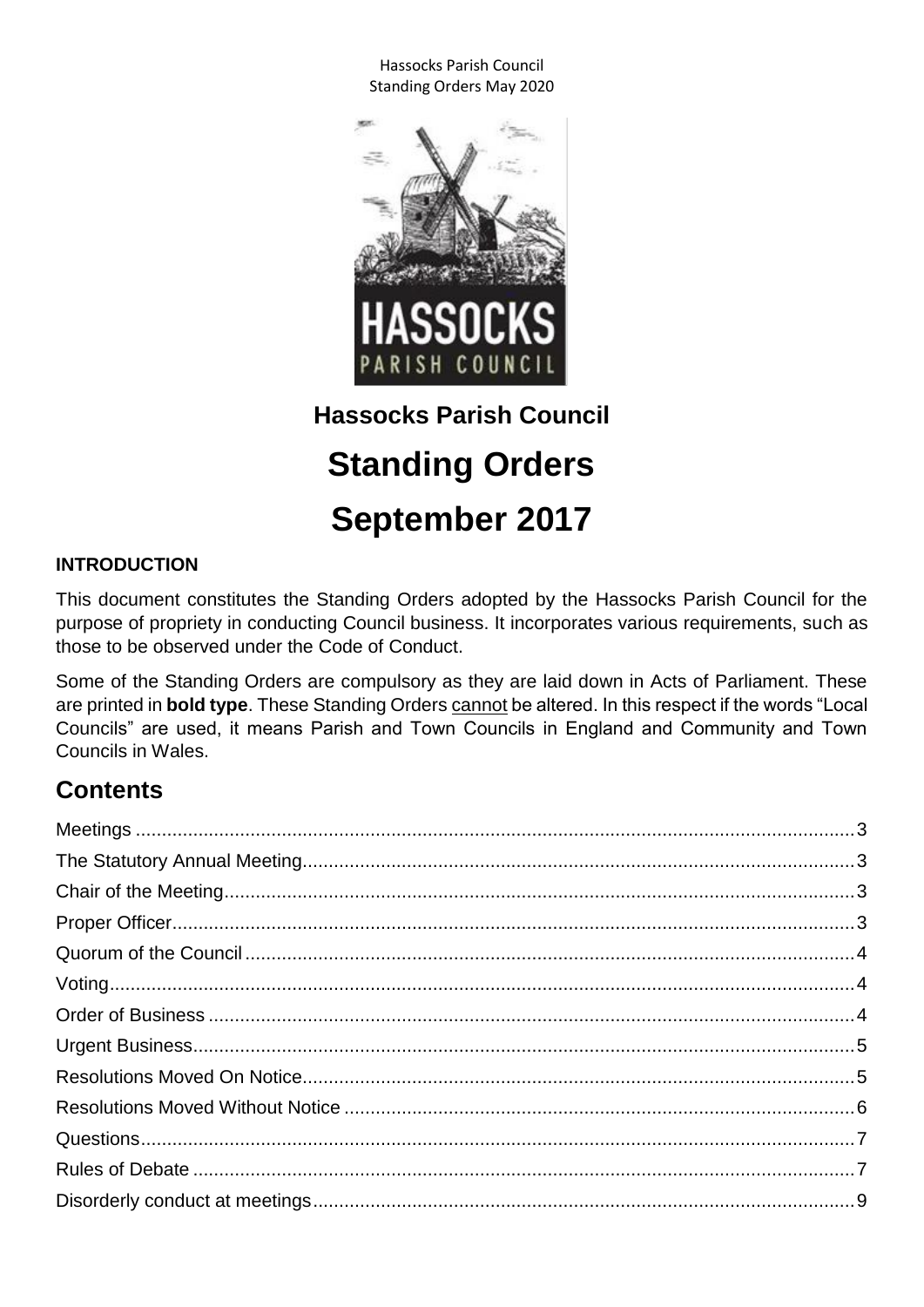| <b>Unauthorised Activities</b> | 15 |
|--------------------------------|----|
|                                |    |
|                                |    |
|                                |    |
|                                |    |
|                                |    |
|                                |    |
|                                |    |
|                                |    |
|                                |    |
|                                |    |
|                                |    |
|                                |    |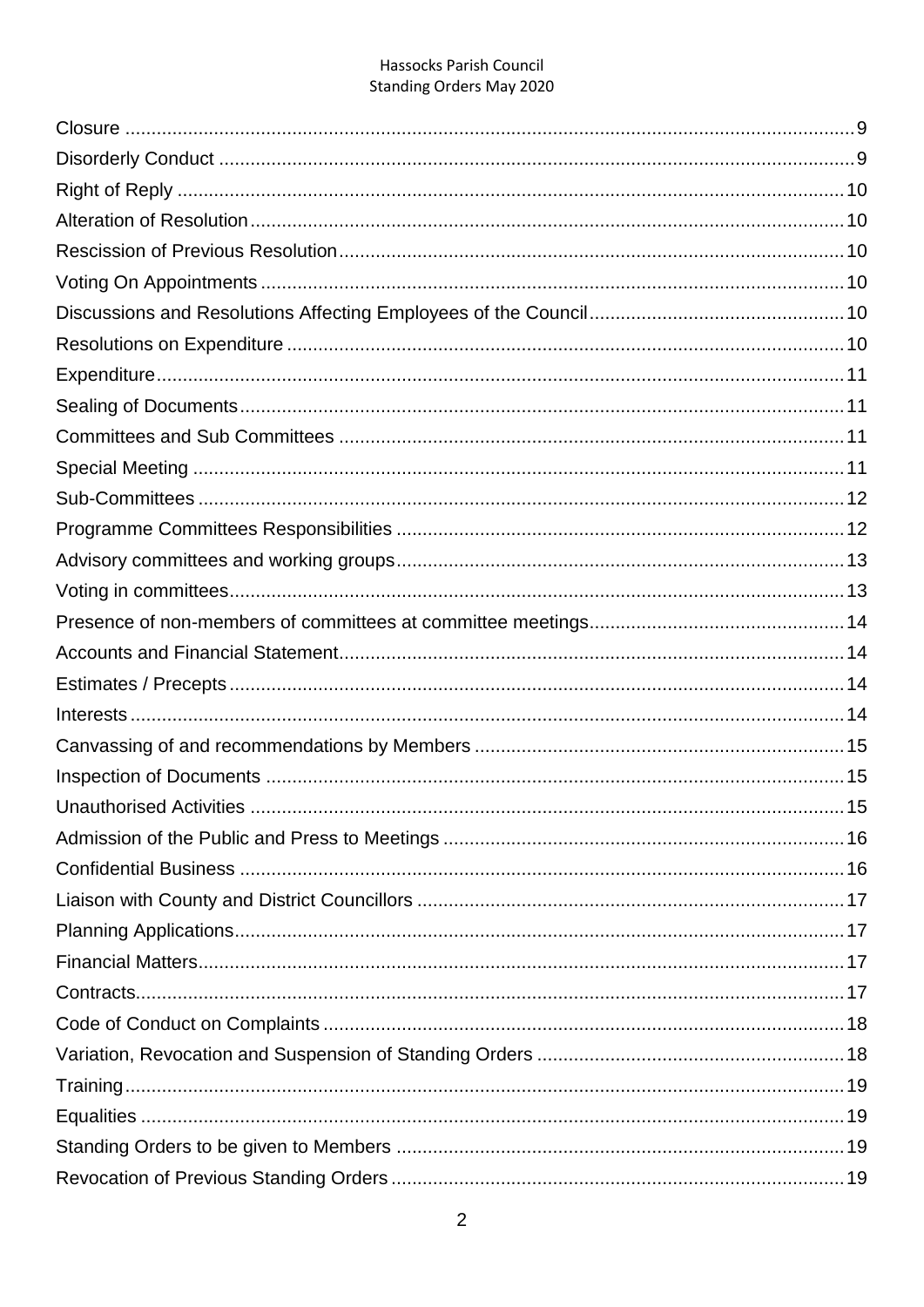### <span id="page-2-0"></span>**Meetings**

**1**.

(a) Meetings of the Council shall be held in each year on such dates and times as agreed by Council and held at the Parish Centre Hassocks.

(b) Smoking is not permitted at any meeting of the Council.

(c) Audio and/or video recording or any other means of enabling persons not present to see or hear proceedings of meetings as it takes place or later report or comment on the proceedings in writing during or after a meeting or orally report or comment after the meeting is permitted. Members of the public who intend to use audio/video recording at any meeting should first inform Council before doing so.

(d) Mobile phones and other electronic communication devices must be switched off, or on vibrate only, during all Council Meetings so as not to disturb proceedings unless agreed otherwise in advance with the Chair of the meeting.

### <span id="page-2-1"></span>**The Statutory Annual Meeting**

- **2**.
- **(a) In an election year the Annual Parish Council Meeting shall be held on or within 14 days following the day on which the Councillors elected take office and**
- **(b) In a year which is not an election year the Annual Parish Council Meeting shall be held on such day in May as the Council may direct.**
- **3. In addition to the Statutory Annual Parish Council Meeting at least three other statutory meetings shall be held in each year on such dates and times and at such place as the Council may direct.**

### <span id="page-2-2"></span>**Chair of the Meeting**

**4. The person presiding at a meeting may exercise all the powers and duties of the Chair in relation to the conduct of the meeting.**

### <span id="page-2-3"></span>**Proper Officer**

**5**. Where a statute, regulation or order confers function or duties on the proper officer of the Council in the following cases, he/she shall be the Clerk or nominated officer: -

To receive declarations of acceptance of office.

To receive and record notices disclosing interests at meetings.

To receive and retain plans and documents.

To sign notices or other documents on behalf of the Council.

To receive copies of bylaws made by another local authority.

To certify copies of bylaws made by the Council.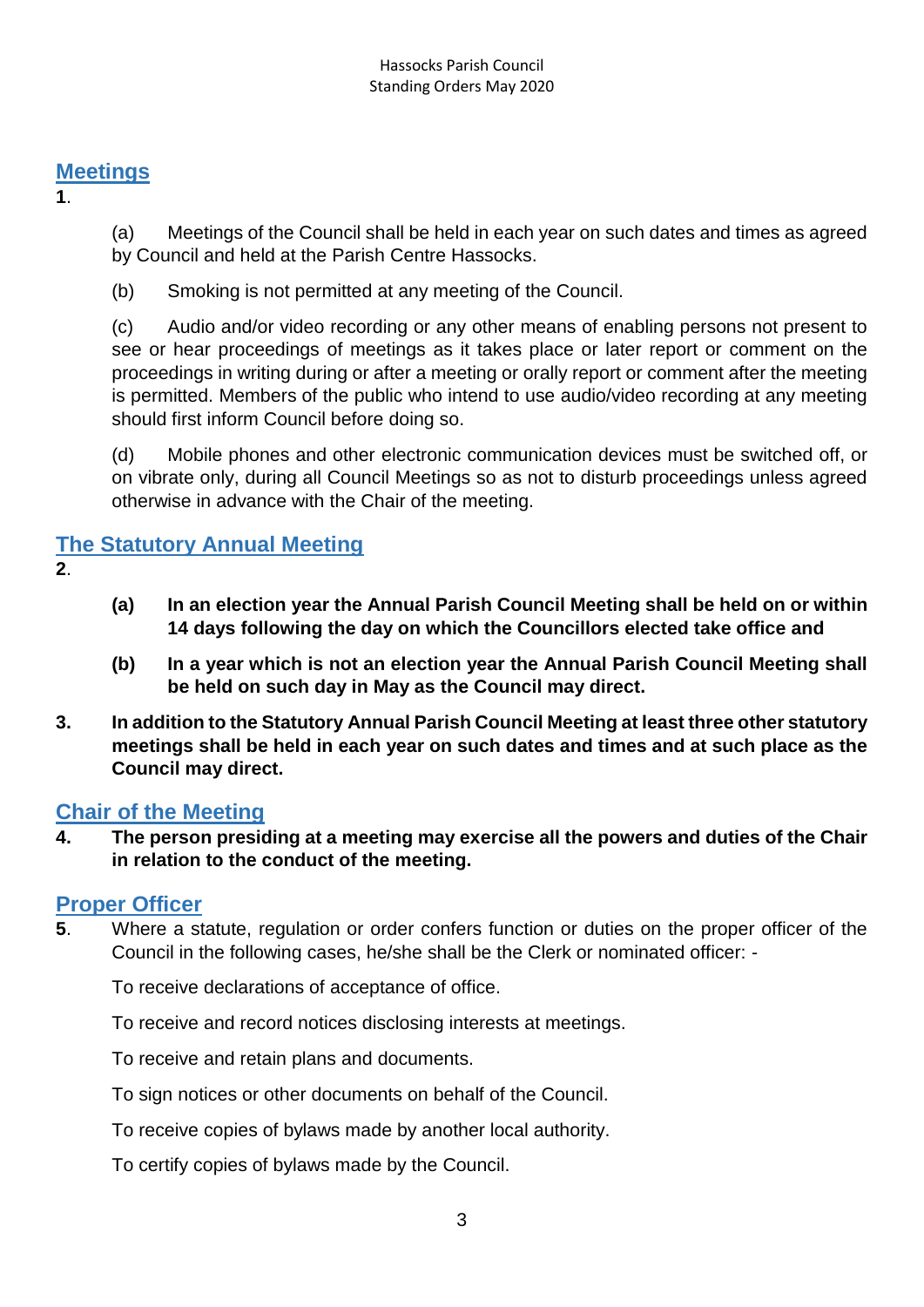To sign and issue the summons to attend meetings of the Council.

To keep proper records for all Council meetings.

### <span id="page-3-0"></span>**Quorum of the Council**

- **6.** One third of the total membership of the Council or one third of the membership of a Committee, shall constitute a quorum at meetings and in no case, shall the quorum of a meeting be less than 3 (three) Members.
- **7.** If a quorum is not present or if during a meeting the number of Councillors present (not counting those debarred by reason of a declared interest) falls below the required quorum, the meeting shall be adjourned and business not transacted shall be transacted at the next meeting or on such other day as the Chair may fix.

### <span id="page-3-1"></span>**Voting**

- **8**. Members shall vote by show of hands or, if at least two members so request, by signed ballot.
- **9. If a member so requires, the Clerk shall record the names of the members who voted on any question so as to show whether they voted for or against it. Such a request must be made before moving on to the next business.**

**10.**

- **(1) Subject to (2) and (3) below the Chair may give an original vote on any matter put to the vote, and in any case of an equality of votes may give a casting vote whether or not he/she gave an original vote.**
- **(2) If the person presiding at the annual meeting would have ceased to be a member of the Council but for the statutory provisions which preserve the membership of the Chair and Vice-Chair until the end of their term of office he/she may not give an original vote in an election for Chair.**
- **(3) The person presiding must give a casting vote whenever there is an equality of votes in an election for Chair.**

### <span id="page-3-2"></span>**Order of Business**

- **11. At each Annual Parish Council Meeting the first business shall be:-**
	- **(a) To elect a Chair of the Council**
	- **(b) To receive the Chair's declaration of acceptance of office or, if not then received, to decide when it shall be received.**
	- **(c) In the ordinary year of election of the Council to fill any vacancies left unfilled at the election by reason of insufficient nominations.**
	- **(d) To decide when any declarations of acceptance of office which have not been received as provided by law shall be received.**
	- (e) To elect a Vice-Chair of the Council.
	- (f) To appoint committees and sub-committees.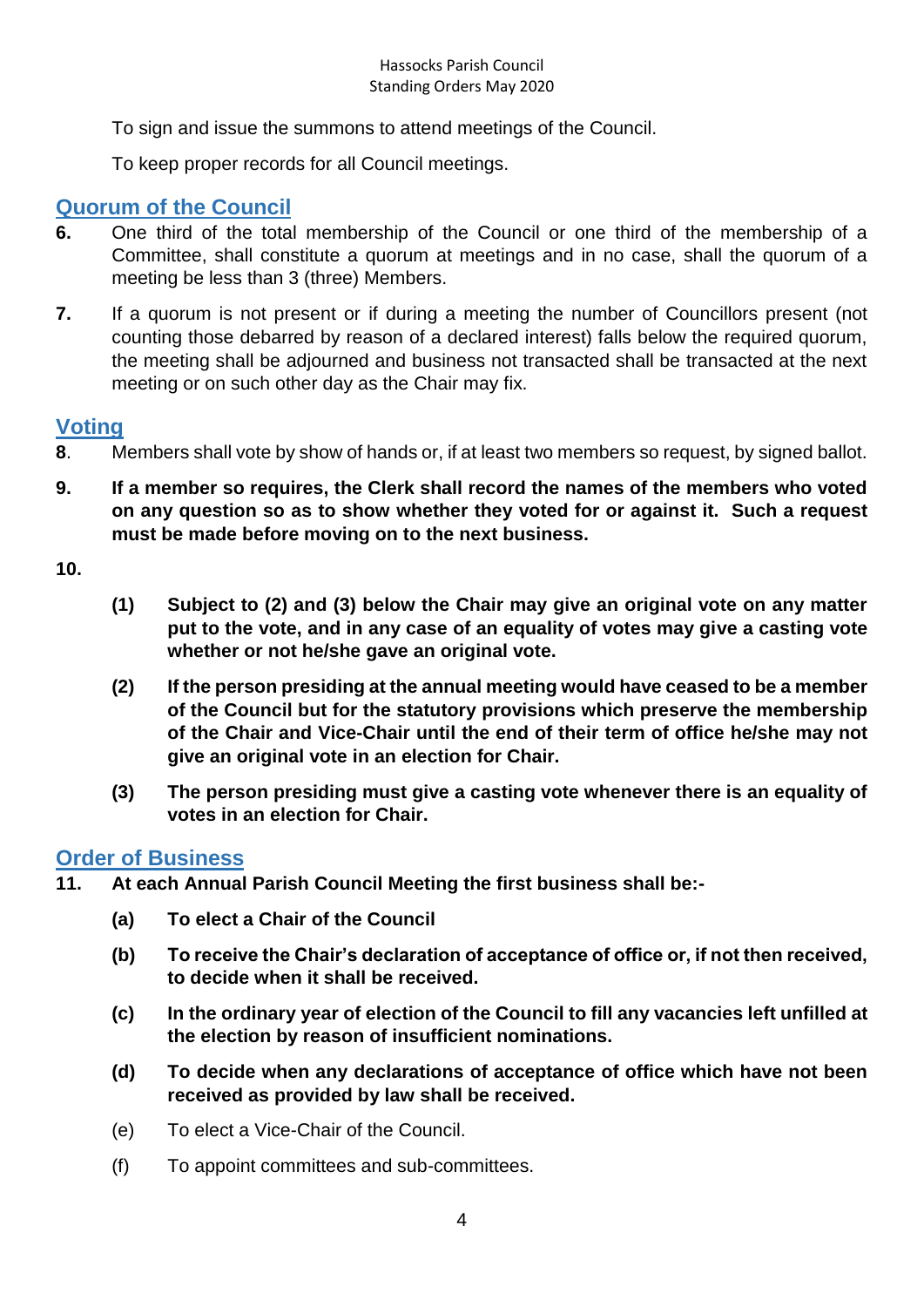(g) To appoint representatives to outside bodies.

and shall thereafter follow the order set out in the Standing Order 14

- **12. At every meeting other than the Annual Parish Council Meeting the first business shall be to appoint a Chair if the Chair and Vice-Chair be absent and to receive such declarations of acceptance of office (if any) and undertaking to observe the Council's code of conduct as are required by law to be made or, if not then received, to decide when they shall be received.**
- **13.** In every year, not later than the meeting at which the budget for next year are settled, the Council shall review the pay and conditions of service of existing employees. Standing Order 34 must be read in conjunction with this requirement.
- **14.** After the first business has been completed, the order of business, unless the Council otherwise decides on the ground of urgency, shall be as follows:-
	- (a) To read and consider the Minutes; provided that if a copy has been circulated to each member not later than the day of issue of the summons to attend the meeting, the Minutes may be taken as read.
	- **(b) After consideration to approve the signature of the Minutes by the person presiding as a correct record.**
	- **(c) To deal with business expressly required by statute to be done.**
	- (d) To dispose of business, if any, remaining from the last meeting.
	- (e) To receive such communications as the person presiding may wish to lay before the Council.
	- (f) To receive and consider reports and minutes of committees.
	- (g) To receive and consider resolutions or recommendations in the order in which they have been notified.
	- (h) To authorise the sealing of documents.
	- (i) If necessary, to authorise the signing of orders for payment.

#### <span id="page-4-0"></span>**Urgent Business**

- **15.** A motion to vary the order of business on the ground of urgency:
	- (a) May be proposed by the Chair or by any member and, if proposed by the Chair, may be put to the vote without being seconded, and
	- (b) Shall be put to the vote without discussion.

### <span id="page-4-1"></span>**Resolutions Moved On Notice**

**16.** Except as provided by these Standing Orders, no resolution may be moved on notice unless the business to which it relates has been put on the Agenda by the Clerk or the mover has given notice in writing of its terms and has delivered the notice to the Clerk at least seven clear days before the next meeting of the Council.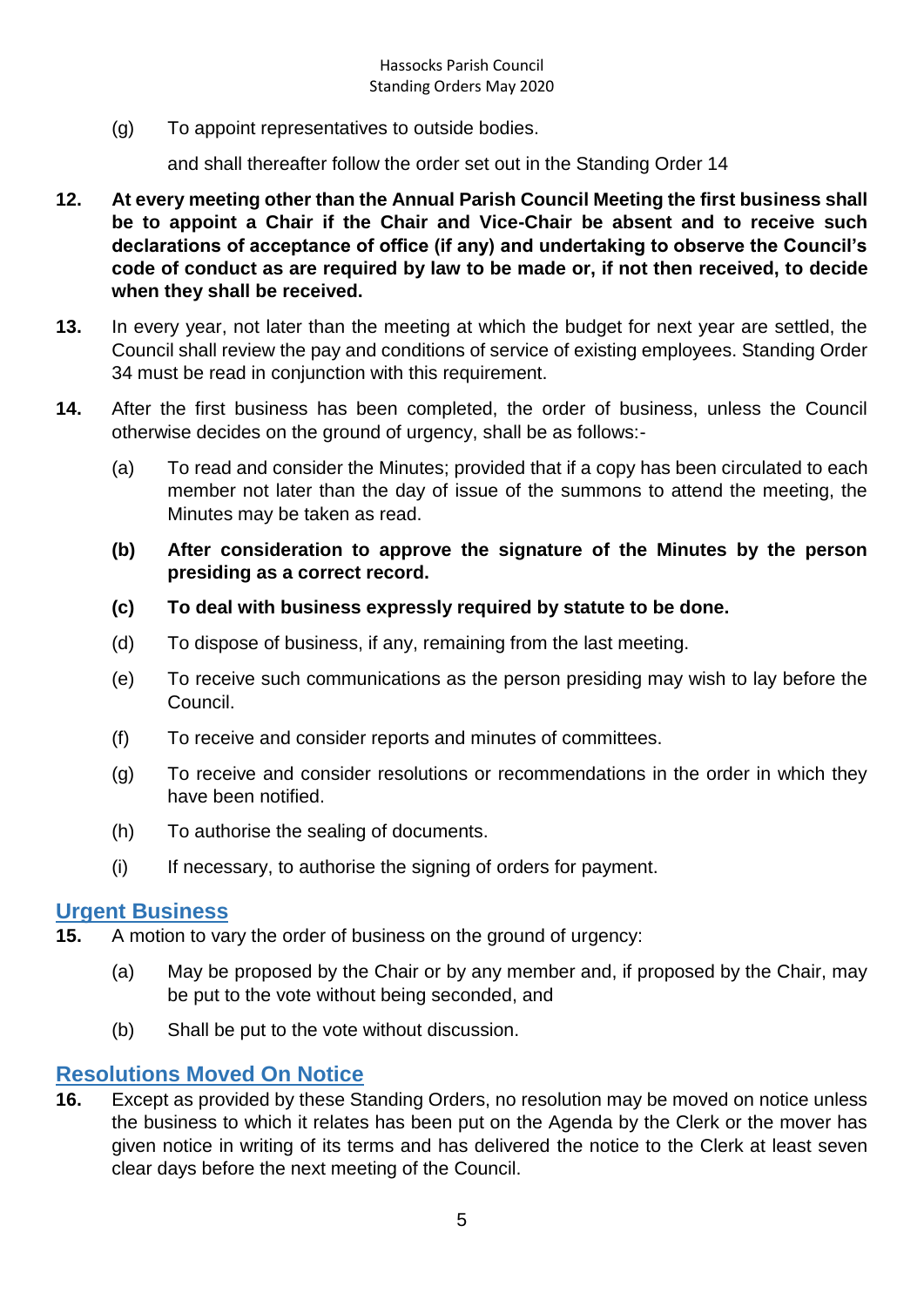- **17.** The Clerk shall date every notice of resolution or recommendation when received by him and shall number each notice in the order in which it was received and shall enter it in a book which shall be open to the inspection of every member of the Council.
- **18.** The Clerk shall insert in the summons for every meeting all notices of motion or recommendation properly given in the order in which they have been received unless the member giving a notice of motion has stated in writing that he/she intends to move at some later meeting or that he/she withdraws it.
- **19.** If a resolution or recommendation specified in the summons is not moved either by the member who gave notice of it or by any other member, it shall, unless postponed by the Council, be treated as withdrawn and shall not be moved without fresh notice.
- **20.** If the subject matter of a resolution comes within the province of a committee of the Council, it shall, upon being moved and seconded, stand referred without discussion to such committee or to such other committee as the Council may determine for report; provided that the Chair, if he/she considers it to be a matter of urgency, may allow it to be dealt with at the meeting at which it was moved.
- **21.** Every resolution or recommendation shall be relevant to some subject over which the Council has power or duties, which affects its area.

### <span id="page-5-0"></span>**Resolutions Moved Without Notice**

- **22.** Resolutions dealing with the following matters may be moved without notice:-
	- (a) To appoint a Chair of the meeting.
	- (b) To correct the Minutes.
	- (c) To approve the Minutes.
	- (d) To alter the order of business.
	- (e) To proceed to the next business.
	- (f) To close or adjourn the debate.
	- (g) To refer a matter to a committee.
	- (h) To appoint a committee or any members thereof.
	- (i) To adopt a report.
	- (j) To authorise the sealing of documents.
	- (k) To amend a motion.
	- (l) To give leave to withdraw a resolution or amendment.
	- (m) To extend the time limit for speeches.
	- (n) To exclude the press and public. (see Order 68 below)

(o) To silence or eject from the meeting a member named for misconduct. (see order 29 below)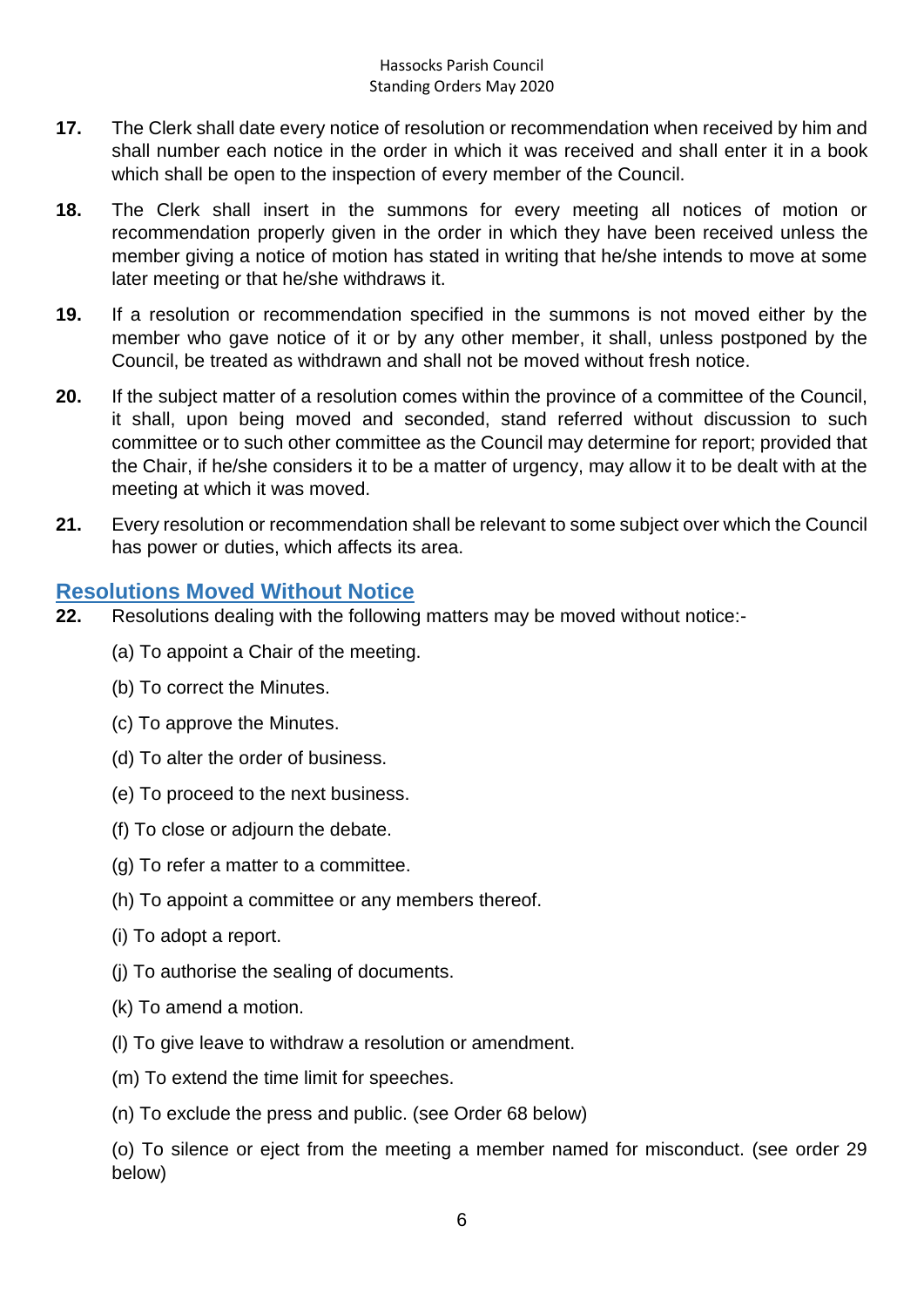(p) To give the consent of the Council where such consent is required by these Standing Orders.

(q) To suspend any Standing Order (see Order 78 below) except those that are mandatary by law.

(r) To adjourn the meeting.

### <span id="page-6-0"></span>**Questions**

- **23.** No questions not connected with business under discussion shall be asked.
- **24.** No discussion of the Minutes shall take place except upon their accuracy. An item for discussion on matters arising from previous Minutes will be placed on every agenda for information to be requested by Members on specific items in the Minutes. There shall be no further debate on matters in the Minutes and corrections to the draft Minutes shall be made by resolution. All agreed Minutes will be signed by the Chair.

### <span id="page-6-1"></span>**Rules of Debate**

**25.**

- (a) Motions on the agenda shall be considered in the order that they appear unless the order is changed at the discretion of the chairman of the meeting.
- (b) A motion (including an amendment) shall not be progressed unless it has been moved and seconded.
- (c) A motion on the agenda that is not moved by its proposer may be treated by the chairman of the meeting as withdrawn.
- (d) If a motion (including an amendment) has been seconded, it may be withdrawn by the proposer only with the consent of the seconder and the meeting.
- (e) An amendment is a proposal to remove or add words to a motion. It shall not negate the motion.
- (f) If an amendment to the original motion is carried, the original motion becomes the substantive motion upon which further amendment(s) may be moved.
- (g) An amendment shall not be considered unless early verbal notice of it is given at the meeting and, if requested by the chairman of the meeting, is expressed in writing to the chairman.
- (h) A councillor may move an amendment to his own motion if agreed by the meeting. If a motion has already been seconded, the amendment shall be with the consent of the seconder and the meeting.
- (i) If there is more than one amendment to an original or substantive motion, the amendments shall be moved in the order directed by the chairman.
- (j) Subject to standing order 25 (k) below, only one amendment shall be moved and debated at a time, the order of which shall be directed by the chairman of the meeting.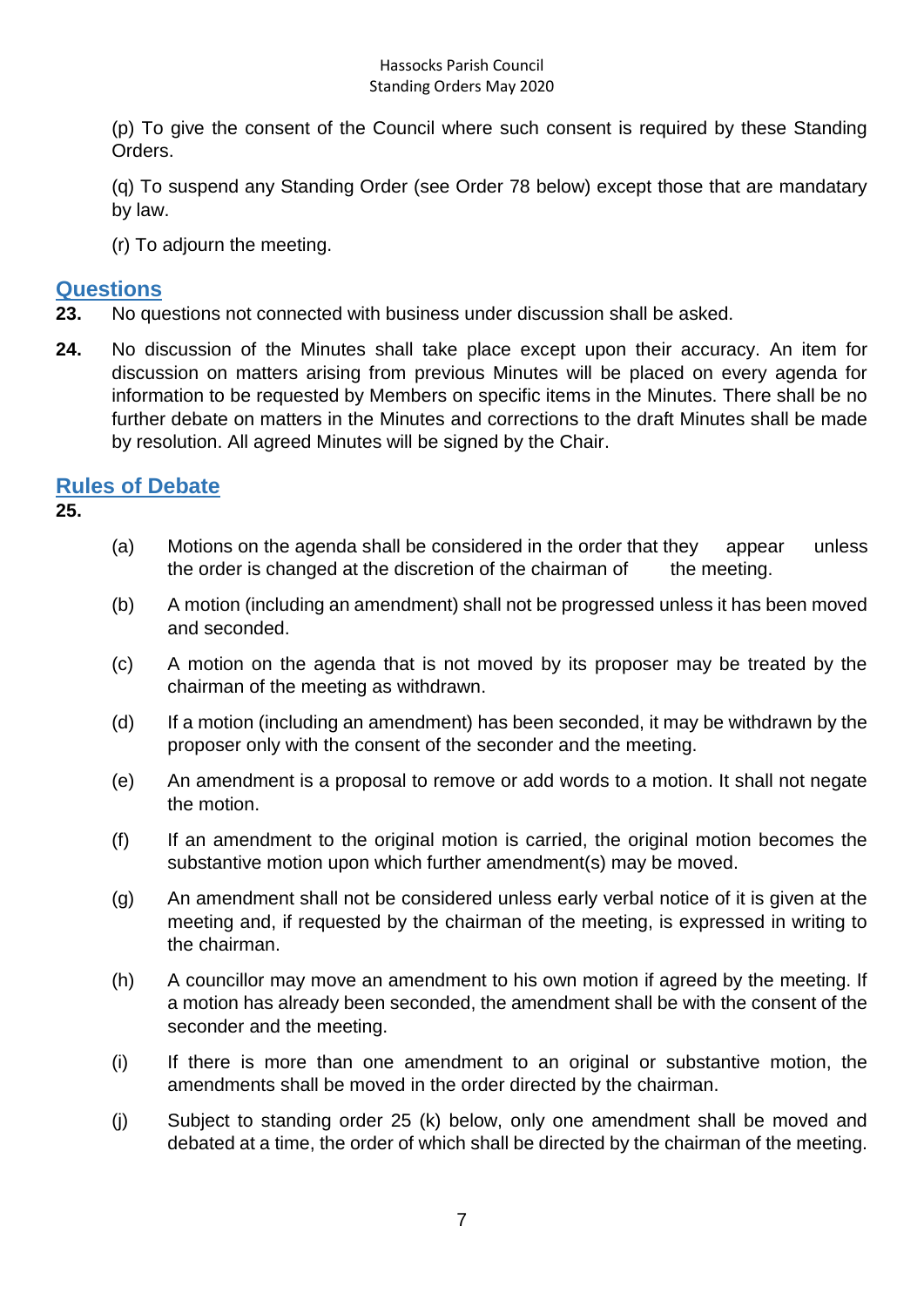(k) One or more amendments may be discussed together if the chairman of the meeting considers this expedient but each amendment shall be voted upon separately.

(l) A councillor may not move more than one amendment to an original or substantive motion.

- (m) The mover of an amendment has no right of reply at the end of debate on it.
- (n) Where a series of amendments to an original motion are carried, the mover of the original motion shall have a right of reply either at the end of debate of the first amendment or at the very end of debate on the final substantive motion immediately before it is put to the vote.
- (o) Unless permitted by the chairman of the meeting, a councillor may speak once in the debate on a motion except:
	- i. to speak on an amendment moved by another councillor;
	- ii. to move or speak on another amendment if the motion has been amended since he last spoke;
	- iii. to make a point of order;
	- iv. to give a personal explanation; or
	- v. in exercise of a right of reply.
- (p) During the debate of a motion, a councillor may interrupt only on a point of order or a personal explanation and the councillor who was interrupted shall stop speaking. A councillor raising a point of order shall identify the standing order which he considers has been breached or specify the other irregularity in the proceedings of the meeting he is concerned by.
- (q) A point of order shall be decided by the chairman of the meeting and his decision shall be final.
- (r) When a motion is under debate, no other motion shall be moved except:
	- i. to amend the motion;
	- ii. to proceed to the next business;
	- iii. to adjourn the debate;
	- iv. to put the motion to a vote;
	- v. to ask a person to be no longer heard or to leave the meeting;
	- vi. to refer a motion to a committee or sub-committee for consideration;
	- vii. to exclude the public and press;
	- viii. to adjourn the meeting; or
	- ix. to suspend particular standing order(s) excepting those which reflect mandatory statutory requirements.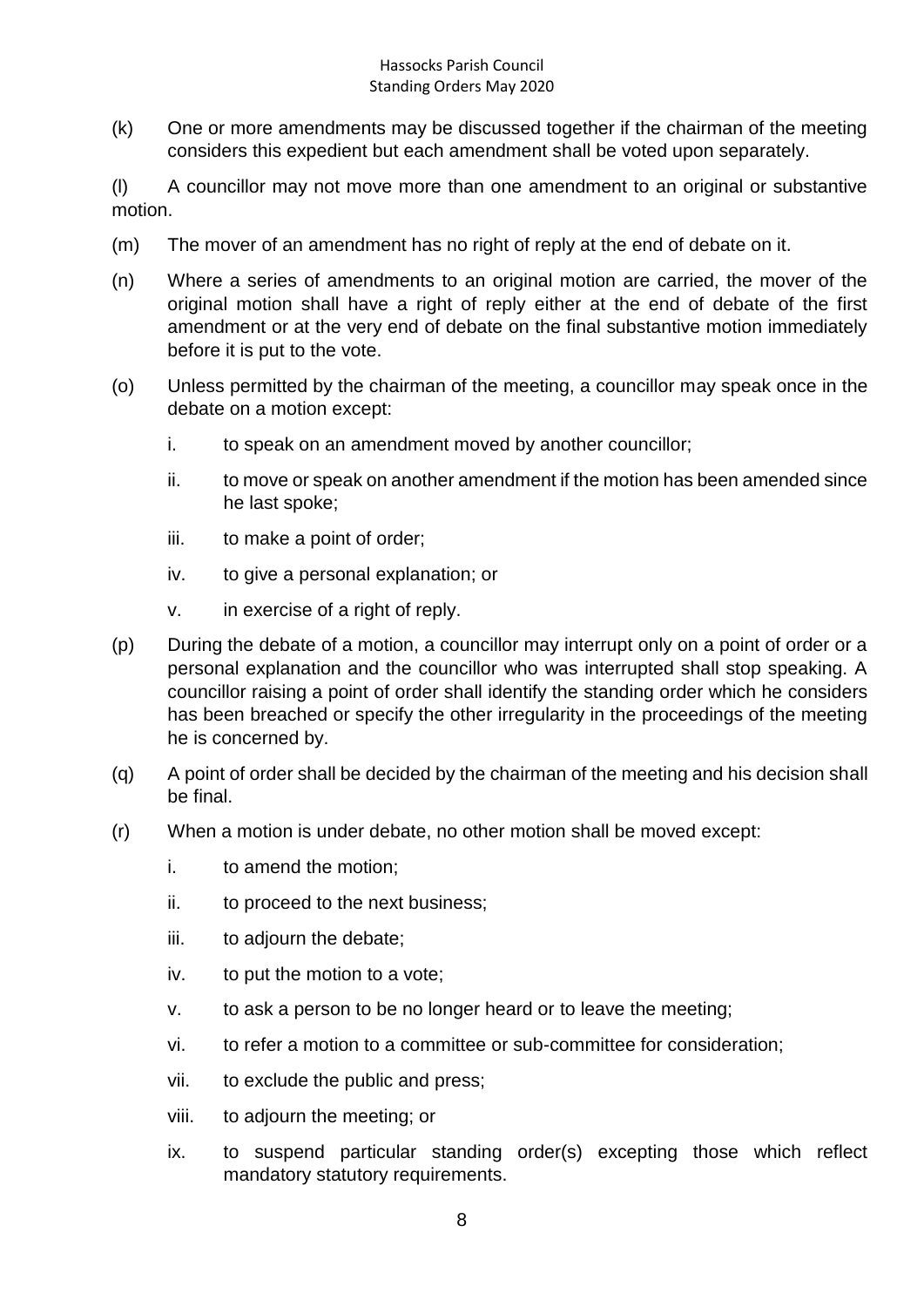- (s) Before an original or substantive motion is put to the vote, the chairman of the meeting shall be satisfied that the motion has been sufficiently debated and that the mover of the motion under debate has exercised or waived his right of reply.
- (t) Excluding motions moved understanding order 1(r) above, the contributions or speeches by a councillor shall relate only to the motion under discussion and shall not exceed (10) minutes without the consent of the chairman of the meeting.

### <span id="page-8-0"></span>**Disorderly conduct at meetings**

**26.** A member shall remain seated when speaking unless requested to stand by the Chair.

**27.**

- (a) The ruling of the Chair on a point of order or on the admissibility of a personal explanation shall not be discussed.
- (b) Members shall address the Chair. If two or more members wish to speak, the Chair shall decide who to call upon. Members wishing to raise a matter or contribute to any debate should signal those intentions by the raising of a hand. The Vice Chair or other person nominated at the meeting shall acknowledge the gesture and record that Members name. The Chair shall endeavour to invite Members to speak in the order of record.'
- (c) Whenever the Chair speaks during a debate all other members shall be silent.

### <span id="page-8-1"></span>**Closure**

**28.** At the end of any speech a member may, without comment, move "that the question be now put", "that the debate be now adjourned" or "that the Council do now adjourn". If such motion is seconded, the Chair shall put the motion but, in the case of a motion "that the question be now put", only if he/she is of the opinion that the question before the Council has been sufficiently debated. If the motion "that the question be now put" is carried, he/she shall call upon the mover to exercise or waive his/her right of reply and shall put the question immediately after that right has been exercised or waived. The adjournment of a debate or of the Council shall not prejudice the mover's right of reply at the resumption.

### <span id="page-8-2"></span>**Disorderly Conduct**

**29.**

- **(a) All members must observe the Code of Conduct which was adopted by the Council on 14th April 2015 (Minute 15/29 refers).**
- (b) No member shall at a meeting persistently disregard the ruling of the Chair, wilfully obstruct business, or behave irregularly, offensively, improperly or **in such a manner as to bring the Council into disrepute.**
- (c) If, in the opinion of the Chair, a member has broken the provisions of paragraph (b) of this Order, the Chair shall express that opinion to the Council and thereafter any member may move that the member named be no longer heard or that the member named do leave the meeting, and the motion, if seconded, shall be put forthwith and without discussion. **If a member reasonably believes another member is in breach**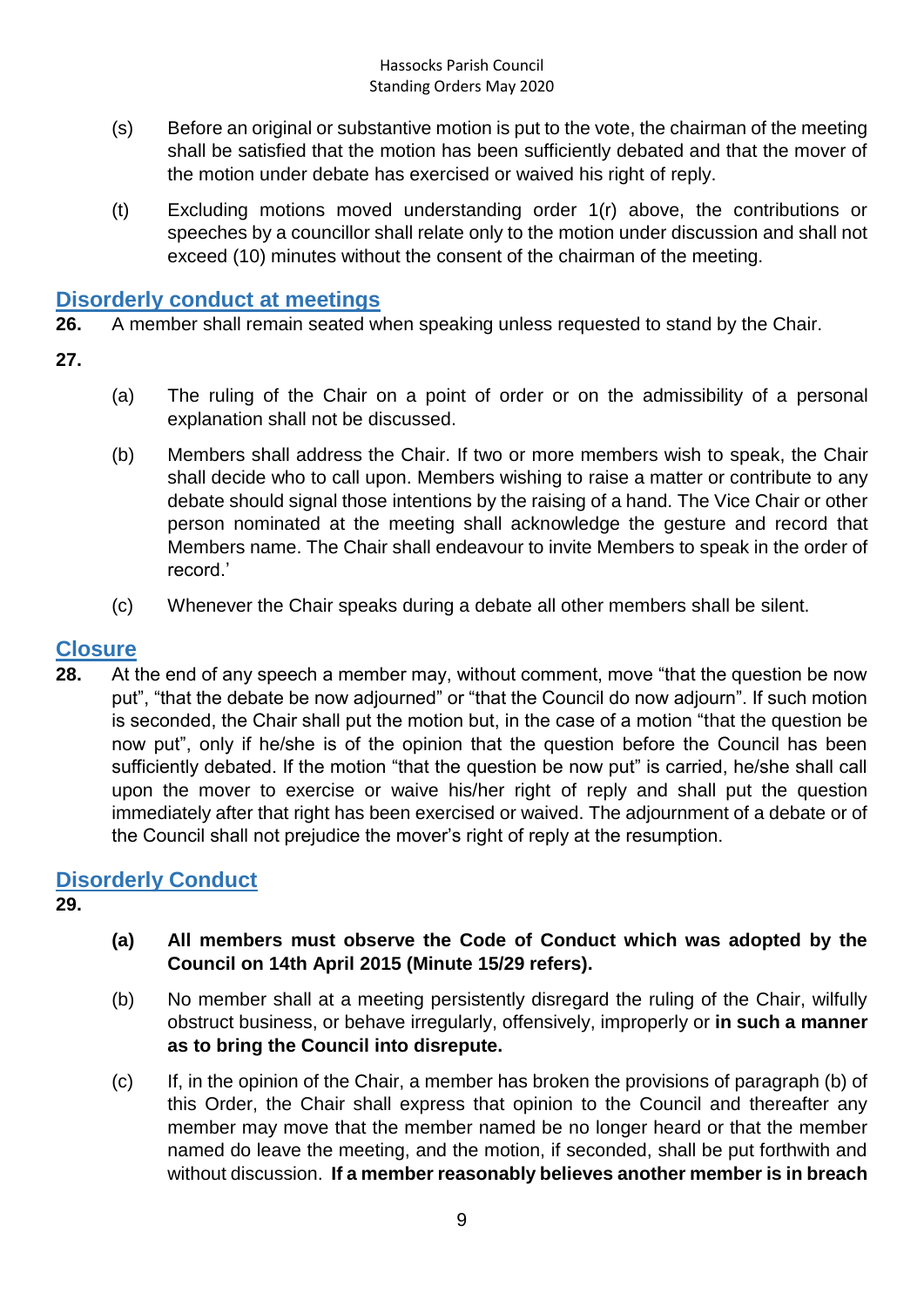#### **of the code of conduct, that member is under a duty to report the breach to the Monitoring Officer.**

(d) If either of the motions mentioned in paragraph (c) is disobeyed, the Chair may adjourn the meeting or take such further steps as may reasonably be necessary to enforce them.

### <span id="page-9-0"></span>**Right of Reply**

**30.** The mover of a resolution shall have a right to reply immediately before the resolution is put to the vote. If an amendment is proposed the mover of the amendment shall be entitled to reply immediately before the amendment is put to the vote. A member exercising a right of reply shall not introduce a new matter. After the right of reply has been exercised or waived. a vote shall be taken without further discussion.

### <span id="page-9-1"></span>**Alteration of Resolution**

**31.** A member may, with the consent of his/her seconder, move amendments to his/her own resolution.

### <span id="page-9-2"></span>**Rescission of Previous Resolution**

- **32.**
- (a) A decision (whether affirmative or negative) of the Council shall not be reversed within six months except either by a special resolution, the written notice whereof bears the names of at least two thirds of the members of the Council, or by a resolution moved in pursuance of the report or recommendation of a committee.
- (b) When a special resolution or any other resolution moved under the provisions of paragraph (a) of this Order has been disposed of, no similar resolution may be moved within a further six months.

### <span id="page-9-3"></span>**Voting On Appointments**

**33.** Where more than two persons have been nominated for any position to be filled by the Council and of votes given there is not an absolute majority in favour of one person, the name of the person having the least number of votes shall be struck off the list and a fresh vote taken, and so on until a majority of votes is given in favour of one person.

### <span id="page-9-4"></span>**Discussions and Resolutions Affecting Employees of the Council**

**34.** If at a meeting there arises any question relating to the appointment, conduct, promotion, dismissal, salary or conditions of service, of any person employed by the Council, it shall not be considered until the Council or committee (as the case may be) has decided whether or not the press and public shall be excluded. (See Standing Order No. 68.)

### <span id="page-9-5"></span>**Resolutions on Expenditure**

**35.** Any resolution (which is moved otherwise than in pursuance of a recommendation of the Policy, Resources and Communications Committee or of another committee after recommendation by the Policy, Resources and Communications Committee) and which, if carried, would, in the opinion of the Chair, substantially increase the expenditure upon any service which is under the management of the Council or reduce the revenue at the disposal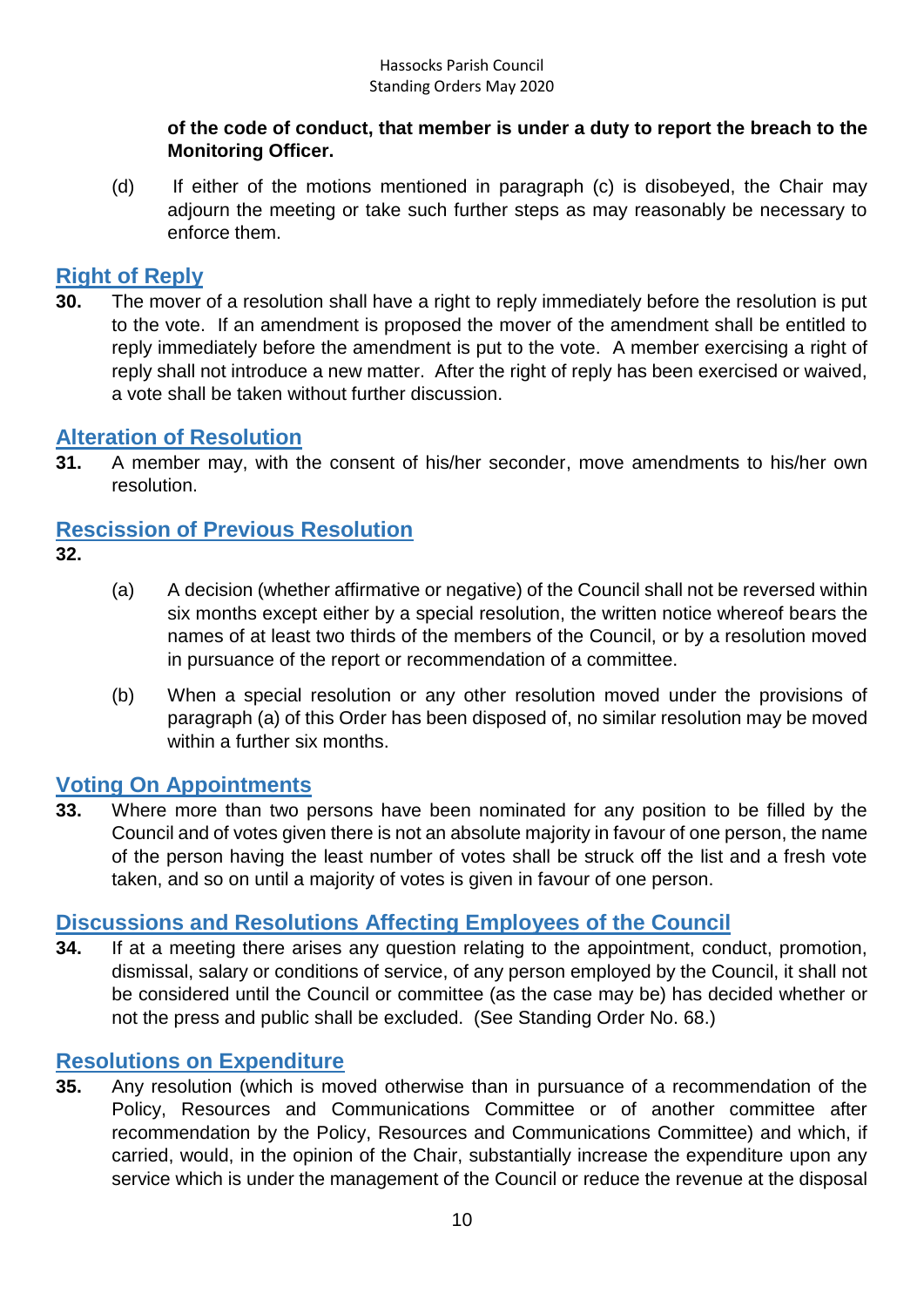of any committee, or which would involve capital expenditure, shall, when proposed and seconded, stand adjourned without discussion to the next ordinary meeting of the Council, and any committee affected by it shall consider whether it desires to report thereon (and the Policy, Resources and Communications Committee shall report on the financial aspect of the matters).

### <span id="page-10-0"></span>**Expenditure**

**36.** Any expenditure incurred by the Council shall be in accordance with the Council's Financial Regulations, which shall be reviewed once a year no later than the end of each financial year in March.

### <span id="page-10-1"></span>**Sealing of Documents**

- **37**.
- (a) A document shall not be sealed on behalf of the Council unless its sealing has been authorised by a resolution.
- (b) Any two members of the Council named in a resolution moved under the provisions of paragraph (a) of this Order may seal, on behalf of the Council, any document required by law to be issued under seal.

### <span id="page-10-2"></span>**Committees and Sub Committees**

- **38.** The Council may at its Annual Meeting appoint standing committees and may at any other time appoint such other committees as are necessary, but subject to any statutory provision in that behalf:-
	- (a) Shall not appoint any member of a committee so as to hold office later than the next Annual Meeting.
	- (b) May appoint persons other than members of the Council to assist in any working party or any committee; and
	- (c) May, subject to the provisions of Standing Order 35 above, at any time dissolve or alter the membership of committee.
- **39**. The Chair and Vice-Chair, ex-officio, shall be voting members of every committee.
- **40.** Every committee shall at its first meeting before proceeding to any other business, elect a Chair and may elect a Vice-Chair, subject to their agreement, who shall hold office until the next Annual Meeting of the Council, (unless disqualified from Council) and shall settle its programme of meetings for the year.

### <span id="page-10-3"></span>**Special Meeting**

- **41**.
- (a) The Chair of a committee or the Chair of the Council may summon an additional meeting of that committee at any time. An additional meeting shall also be summoned on the requisition in writing of not less than a quarter of the members of the committee. The summons shall set out the business to be considered at the special meeting and no other business shall be transacted at that meeting.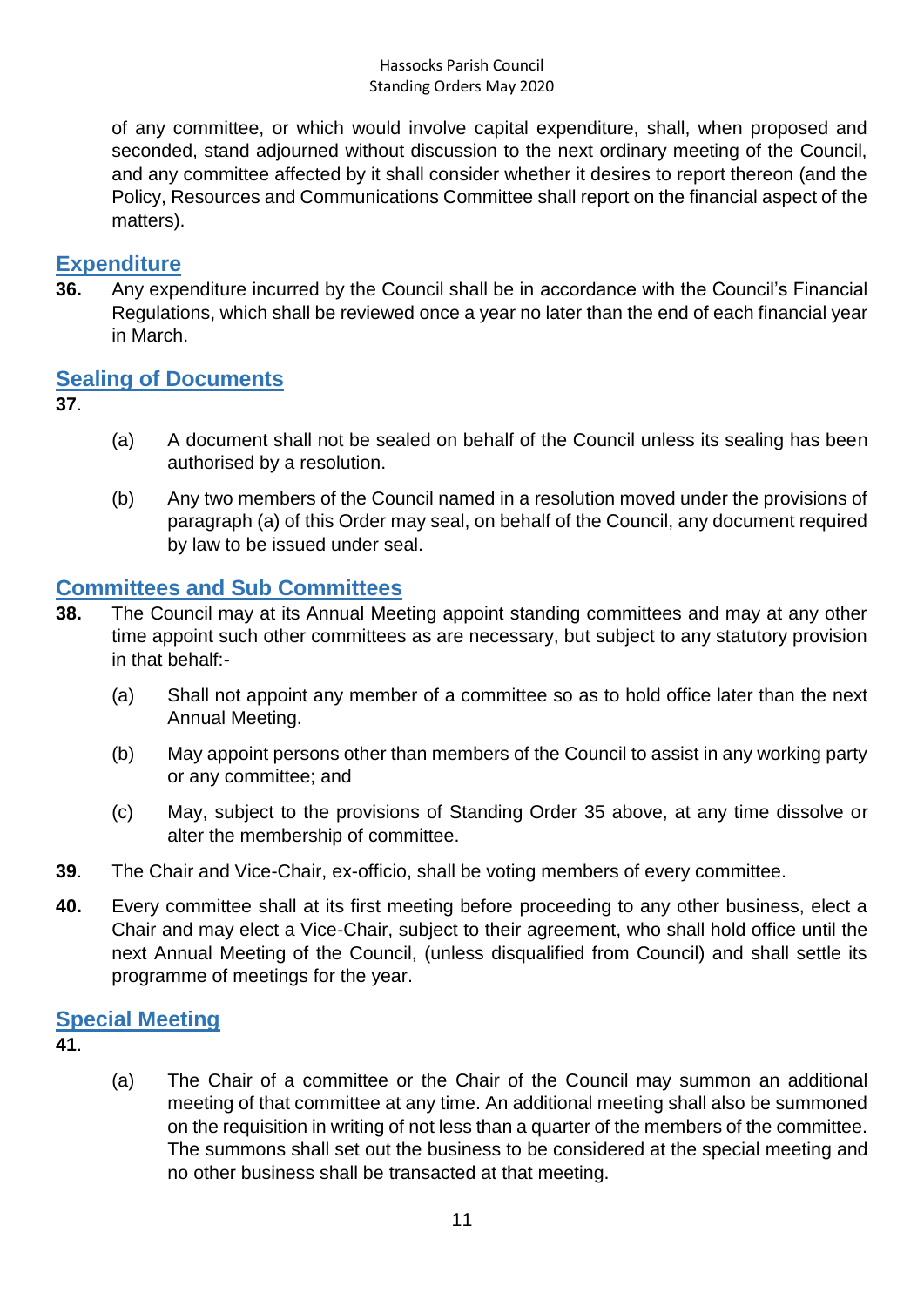(b) The Chair of a committee may cancel a meeting if there is no, or insufficient, business providing that 7 days notice are given to the Clerk, who will then notify all members accordingly.

#### <span id="page-11-0"></span>**Sub-Committees**

- **42.** Every committee may appoint sub-committees or working parties for purposes to be specified by the committee.
- **43.** The Chair and Vice-Chair of the committee shall be members of every sub-committee or working party appointed by it unless they signify that they do not wish to serve.
- **44.** Except where ordered by the Council in the case of a committee, or by the Council or by the appropriate committee in the case of a sub-committee or working party, the quorum of a committee or sub-committee or working party shall be one half of its members or a minimum of 3.
- **45**. The Standing Orders on rules of debate (except those parts relating to standing and to speaking more than once) and on interests of members in contracts and other matters shall apply to committee and sub-committee and working party meetings.
- **46.** Any member of a committee may resign his/her seat on the committee by giving notice in writing signed by him/her, and sent to the Clerk, who shall then inform the Chair of that committee.
- **47**. Any member who shall be absent from all meetings of the Council or its committees for more than six consecutive calendar months from the date of the last meeting (except in the case of serious illness) shall cease to be a member of the Council or that committee.
- **48.** Any Member can substitute for any other Member of the Council, with their consent, on the committee or sub-committee in question without notice and shall have the same voting rights as the member being substituted for.

### <span id="page-11-1"></span>**Programme Committees Responsibilities**

**49.** The Council has delegated its work as follows:

(a) Full Council

- The Policy & Decision Making Body of the Council.
- (b) Grounds and Environment Committee

Maintenance, management & improvements of:-

- Sports Pitches & Pavilions & the booking of events and sports functions
- Burial Ground
- Playgrounds
- Play Equipment
- Allotments
- Council Car Parks
- Council Works Garage, Tractor and machinery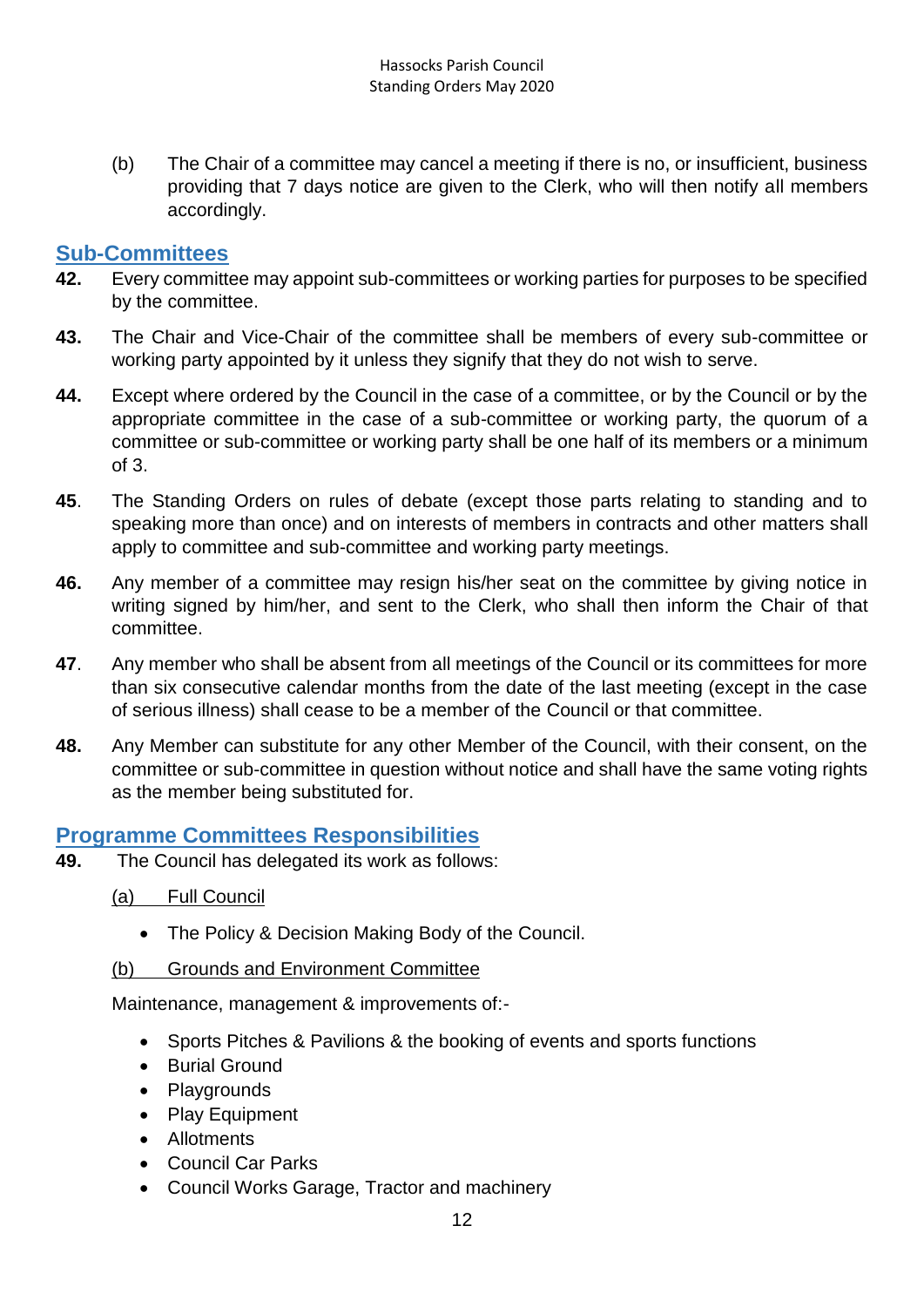- Street Furniture
- Memorial Garden
- Environmental and Community issues.
- Footpaths
- Parklands Copse
- Talbot Fields

#### (c) Policy, Resources and Communications Committee

- Payment of Accounts
- Financial Audits
- Budget Collation
- Communications
- Personnel & Human Resource Issues
- Budget Planning/Annual Budgets including recommendations on setting of the Precept and other Fees & Charges
- Capital Projects & Spend
- All Licences/Leases & Agreements
- Youth Issues
- Grants

#### (d) Planning Committee

- All Planning Applications
- Highways Matters & Issues
- Public Transport

#### <span id="page-12-0"></span>**Advisory committees and working groups**

- **50**.
- (a) The Council may create advisory committees and working groups, whose name and number of members and its terms of reference and the bodies to be invited shall be specified.
- (b) The Clerk shall inform the members of each advisory committee or working group of their terms of reference as laid down by Council.
- (c) An advisory committee or working group may make recommendations and give notice thereof to its parent committee or Council as required and specified in its terms of reference.

#### <span id="page-12-1"></span>**Voting in committees**

- **51.** Members of committees and sub-committees entitled to vote, shall vote by show of hands, or, if at least two members so request, by signed ballot. Persons co-opted onto Committees are not entitled to vote.
- **52. Chairpersons of committees and sub-committees and working parties shall in the case of an equality of votes have a second or casting vote.**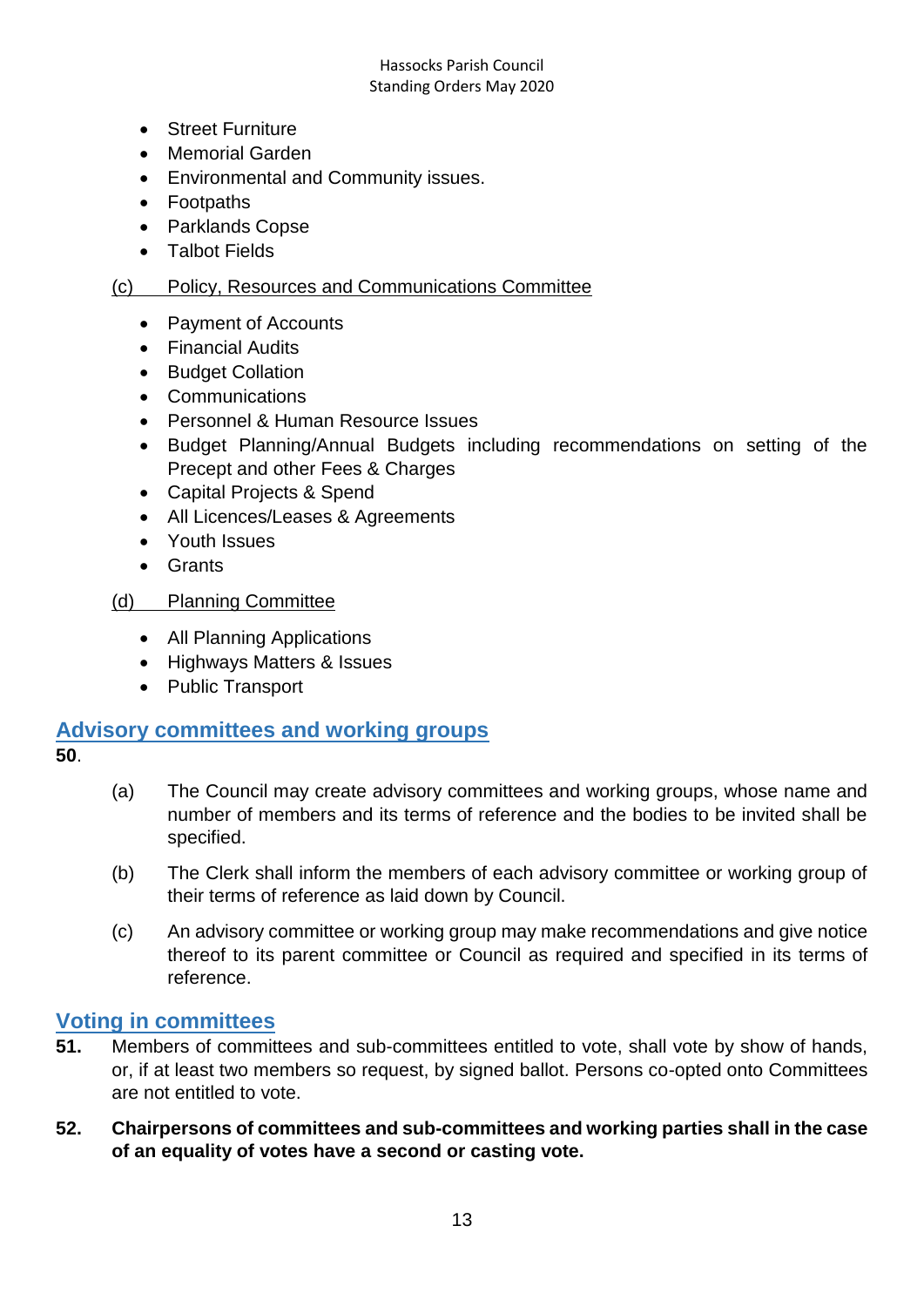### <span id="page-13-0"></span>**Presence of non-members of committees at committee meetings**

**53.** A member who has proposed a resolution, which has been referred to any committee of which he/she is not a member, may explain his/her resolution to the committee but shall not vote.

### <span id="page-13-1"></span>**Accounts and Financial Statement**

- **54.**
- (a) Except as provided in sub-paragraph (b) of this Standing Order or by statute, all accounts for payment and claims upon the Council shall be laid before the Council and duly minuted.
- (b) Where it is necessary to make a payment before it has been authorised by the Council, such payment shall be certified as to its correctness and urgency by the appropriate officer. Such payment shall be authorised by the committee, if any, having charge of the business to which it relates, or by the proper officer for payment with the approval of the Chair or Vice-Chair of the Council.
- (c) All payments ratified under sub-paragraph (b) of this Standing Order shall be separately included in the next schedule of payments before the Council.
- **55.** The Responsible Financial Officer shall supply to each member as soon as practicable after 31 March in each year a statement of the receipts and payments of the Council for the completed financial year. A Financial Statement prepared on the appropriate accounting basis (receipts and payments, or income and expenditure) for a year to 31 March shall be presented to each member before the end of the following month of May. The Statement of Accounts of the Council (which is subject to external audit) shall be presented to Council for formal approval before the end of September.

### <span id="page-13-2"></span>**Estimates / Precepts**

- **56.**
- (a) The Council shall approve its financial budget for the coming financial year at its meeting before the end of the month of January in each year.
- (b) Each committee shall formulate and submit proposals to the Policy, Resources and Communications Committee in respect of revenue services and capital projects for consideration for inclusion in the next annual budget not later than 30th November in each year
- (c) Detailed estimates of income and expenditure on revenue services and receipts and payments on the capital account, shall be prepared each year by the Responsible Financial Officer not later than 30th November in each year.
- **57**. The Policy, Resources and Communications Committee shall review the estimates and submit them to Council not later than the end of December in each year.

### <span id="page-13-3"></span>**Interests**

**58. If a member has a personal interest as defined by the Code of Conduct adopted by the Council on 14th April 2015 (Minute 15/29 refers) then he/she shall declare such interest**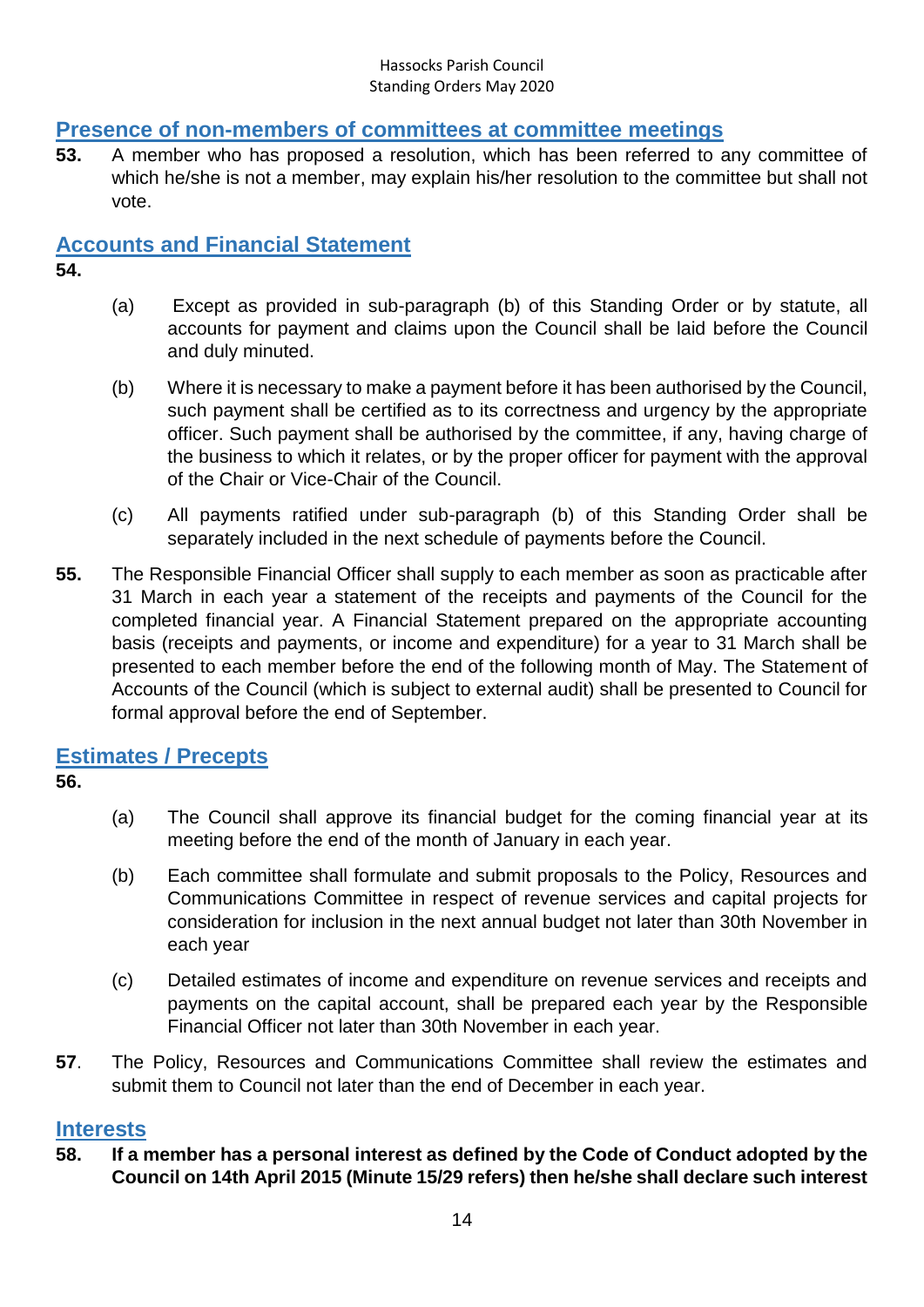**as soon as it becomes apparent, disclosing the existence and nature of that interest as required.**

- **59. If a member who has declared a personal interest then considers the interest to be prejudicial, he/she must withdraw from the room or chamber during consideration of the item to which the interest relates.**
- **60. The Clerk will compile and hold a register of member's interests in accordance with agreement reached with the Monitoring Officer of the Responsible Authority and/or as required by statute.**
- **61.** If a candidate for any appointment under the Council is to his/her knowledge related to any member of or the holder of any office under the Council, he/she and the person to whom he/she is related shall disclose the relationship in writing to the Clerk. A candidate who fails so to do shall be disqualified for such appointment, and, if appointed, may be dismissed without notice. The Clerk shall report to the Council or to the appropriate committee any such disclosure. Where a relationship to a member is disclosed, Standing Orders 58, 59 and 60 shall apply as appropriate.
- **62.** The Clerk shall make known the purpose of Standing Order 61 to every candidate.

# <span id="page-14-0"></span>**Canvassing of and recommendations by Members**

- **63.**
- (a) Canvassing of members of the Council or of any committee, directly or indirectly, for any appointment under the Council shall disqualify the candidate for such appointment. The Clerk shall make known the purport of this sub-paragraph of this Standing Order to every candidate.
- (b) A member of the Council or of any committee shall not solicit for any person any appointment under the Council or recommend any person for such appointment or for promotion; but, nevertheless, any such member may give a written testimonial of a candidate's ability, experience or character for submission to the Council with an application for appointment.
- **64.** Standing Order 63 shall apply to tenders as if the person making the tender were a candidate for an appointment.

### <span id="page-14-1"></span>**Inspection of Documents**

- **65.** A member may for the purpose of his/her duty as such (but not otherwise), inspect any document in possession of the Council or a committee, and if copies are available shall, on request, be supplied for the like purpose with a copy.
- **66. All minutes kept by the Council and by any committee shall be open for the inspection of any member of the Council.**

### <span id="page-14-2"></span>**Unauthorised Activities**

**67.** No member of the Council or of any committee or sub-committee shall in the name of or on behalf of the Council:-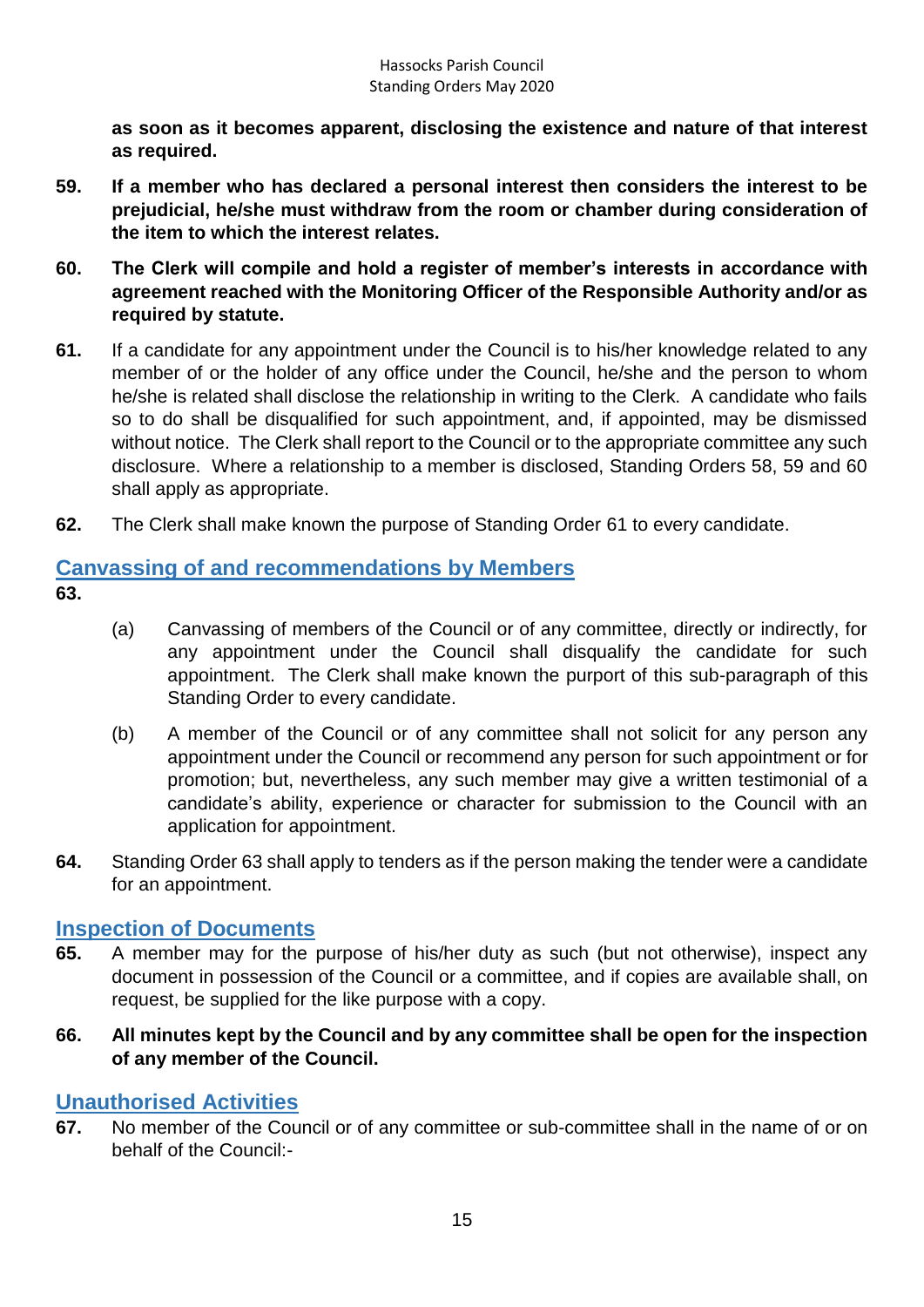- (a) Inspect any lands or premises which the Council has a right or duty to inspect; or
- (b) Issue orders, instructions or directions unless authorised to do so by the Council or the relevant committee or sub-committee.

### <span id="page-15-0"></span>**Admission of the Public and Press to Meetings**

**68**. **The public and press shall be admitted to all meetings of the Council and its committees** and sub-committees**, which may, however, temporarily exclude** the public and press by means of the following resolutions: -

> *"That in view of the [special] [confidential] nature of the business about to be transacted, it is advisable in the public interest that the press and public be temporarily excluded and they are instructed to withdraw"*

The Council shall state and record the special reason for exclusion.

**69**.

- (a) At all meetings of the Council and its committees there will be a designated adjournment of the meeting of up to 15 minutes after agreeing the minutes from the previous meeting to allow any members of the public to address the meeting in relation to the business to be transacted at that meeting.
- (b) At all other meetings the Chair of the meeting may at his/her discretion adjourn the meeting to allow any member of the public to address the meeting in relation to the business to be conducted at that meeting

**70.**

- (a) The Clerk shall afford to the press reasonable facilities for the taking of their report of any proceedings at which they are entitled to be present.
- (b) Accredited representatives of television companies shall be permitted to film the proceedings at Council meetings except for that part of the meeting where the public are excluded pursuant to a resolution passed in accordance with Section 100A(2) or (4) of the Local Government Act 1972 as amended.
- **71.** If a member of the public interrupts the proceedings at any meeting, the Chair may, after warning, order that he/she be removed from the meeting and may adjourn the meeting for such period as is necessary to restore order.

### <span id="page-15-1"></span>**Confidential Business**

**72.**

- (a) No member of the Council or of any committee or sub-committee shall disclose to any person not a member of the Council any business declared to be confidential by the Council, the committee or the sub-committee as the case may be.
- (b) Any member in breach of the provisions of paragraph (1) of this Standing Order shall be removed from any committee or sub-committee of the Council by the Council.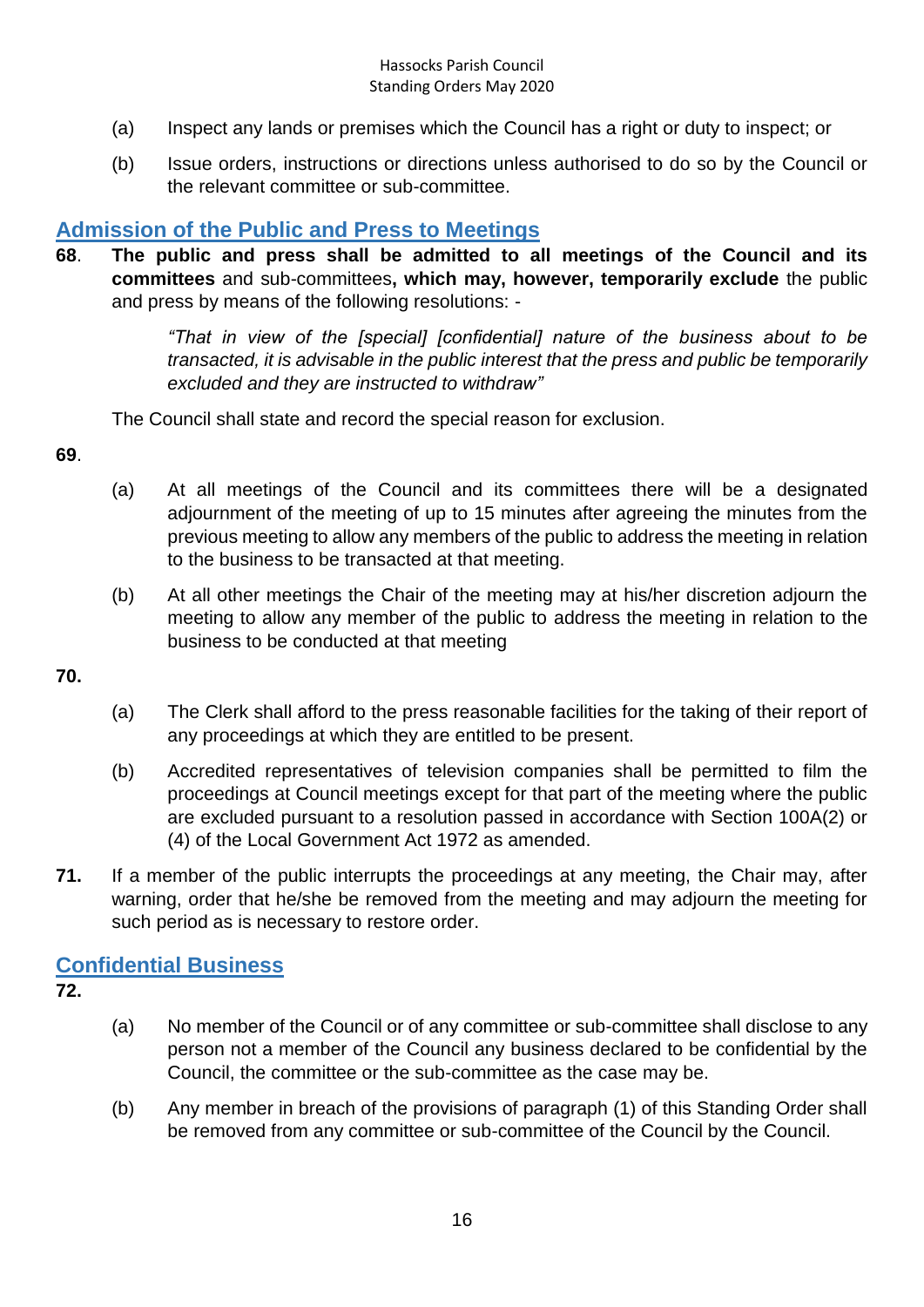### <span id="page-16-0"></span>**Liaison with County and District Councillors**

- **73.**
- (a) An Agenda for each meeting shall be sent, together with an invitation to attend, to the County, Borough, Unitary or District Councillor for the appropriate division or ward.
- (b) Unless the Council otherwise orders, a copy of each letter or email ordered to be sent to the County or District Council shall be transmitted to the County Councillor for the division or to the District Councillors for the wards as the case may require.

### <span id="page-16-1"></span>**Planning Applications**

- **74.** (1) The Clerk shall, as soon as it is received, enter in a book or file kept for the purpose the following particulars of every planning application notified to the Council:
- (a) the Planning Authority's reference number
- (b) the place to which it relates
- (c) a summary of the nature of the application;

(2) The Clerk shall refer every planning application to the next Planning Committee meeting and shall notify the notifying Planning Authority of the Committee's decision within the prescribed period of consultation. In the event and for whatever reason the prescribed period of consultation cannot be met then the Clerk will contact the relevant Planning Authority and request an extension of the prescribed period.

### <span id="page-16-2"></span>**Financial Matters**

- **75**. (1) The Council shall consider and approve Financial Regulations drawn up by the Responsible Financial Officer. The purpose of these Financial Regulations will be to set out the arrangements for governing the conduct of the financial transactions of the Council and to ensure compliance with accounting and legislative requirements.
	- (2) The regulations shall detail the arrangements for:
		- (a) accounting records and systems of internal control;
		- (b) assessment and management of risks faced by the Council;
		- (c) work of the Internal Auditor and the receipt of regular reports from the Internal Auditor which shall be required at least annually;
		- (d) financial reporting requirements of members and local electors and;-
		- (e) procurement policies.

The complete set of Financial Regulations are annexed to this document as Appendix A

### <span id="page-16-3"></span>**Contracts**

**76.**

(a) Every contract made by the Council or by a committee, or officer acting on its behalf shall comply with any relevant Directives in force in the United Kingdom and, except as hereinafter provided, these Standing Orders. These Standing Orders apply only to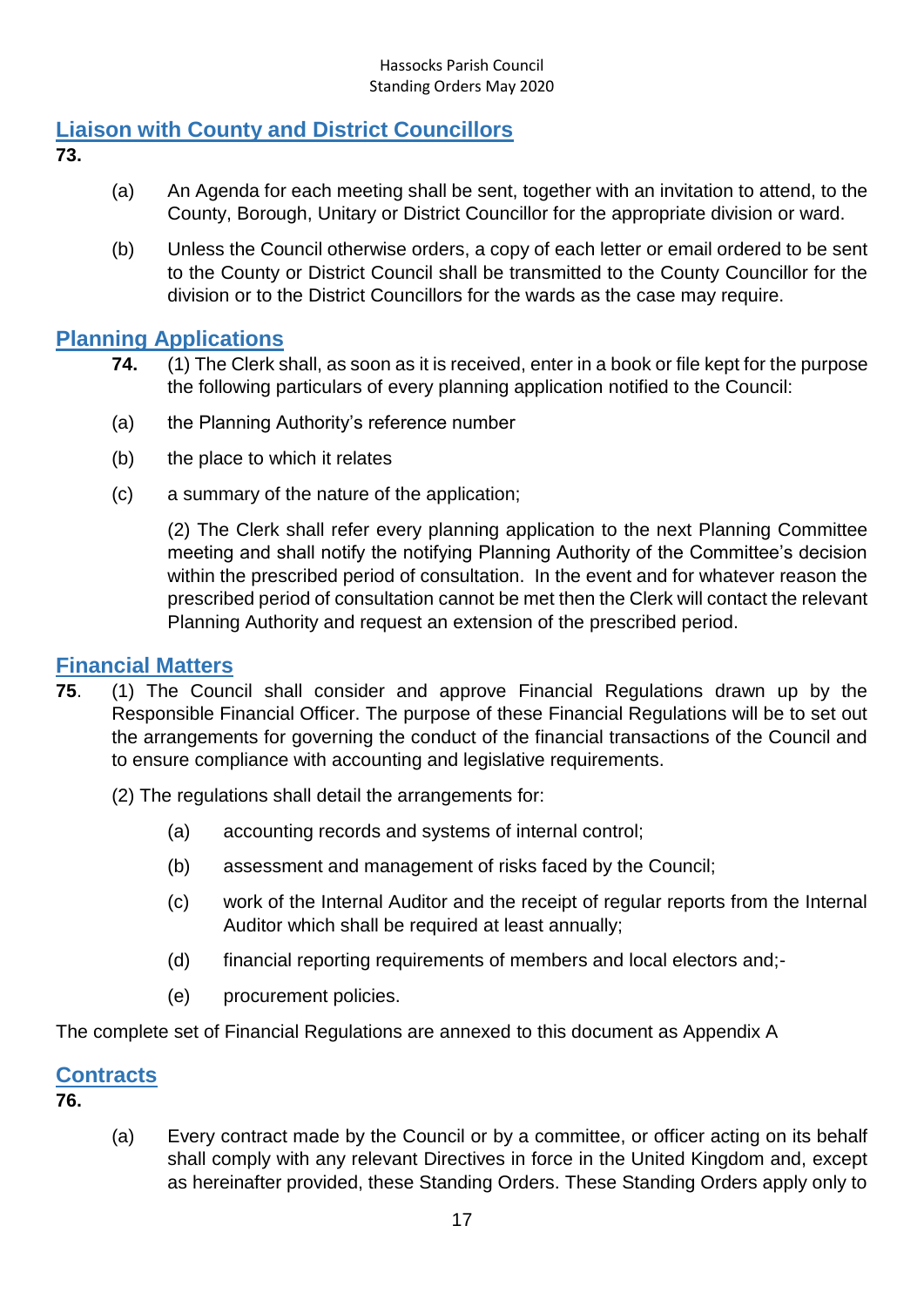contracts for the supply of goods or materials, or the execution of works and, in particular, shall not apply to contracts for services or of employment, nor to any contract for the sale or purchase of any right in or over land or premises nor to any other agreement, licence or wayleaves relating to land or premises.

- (b) It shall be a condition of any contract between the Council and any person (not being an officer of the Council) who is required to supervise a contract on their behalf or nominate a sub-contractor or supplier that, in relation to such contract or nomination, he/she shall comply with the requirements of these Standing Orders as if he/she were an officer of the Council. In these Standing Orders, any reference to an officer of the Council shall be deemed to include a reference to any such person as aforesaid.
- (c) Exemption from any of the following provisions of these Standing Orders may be made by direction of the Council or a committee within whose terms of reference the subject matter of the contract falls where the Council or committee is satisfied that the exemption is justified in special circumstances.

#### **Exemptions**

- (d) Every exemption made by a committee to which the power of making contracts has been delegated shall be reported to the Council and the report shall specify the circumstances by which the exemption shall have been justified.
- (e) Express note of any exemption from any of the provisions of these Standing Orders and of the emergency, if any, by which the exemption shall have been justified shall, unless recorded in the report of a committee which is laid before the Council, be made in the Minutes of the Council.
- (f) Before any contract for the supply of goods and materials, execution of works, or any provision as to the maintenance or servicing thereof is made, the Clerk shall ensure that the estimated cost of said supply or works has been included in the annual budget of the Council under the appropriate heading.
- (g) Any proposed contract for the supply of goods and materials, execution of works or any provision as to the maintenance or servicing thereof which has not been included in the annual budget shall be the subject of a separate report to the appropriate committee or the Council. If approved, normal tender procedures will apply.

### <span id="page-17-0"></span>**Code of Conduct on Complaints**

**77.** The Council shall deal with complaints of maladministration allegedly committed by the Council or by any officer or member in such manner as the Council thinks fit except for those complaints which should be properly directed to the Monitoring Officer for consideration.

### <span id="page-17-1"></span>**Variation, Revocation and Suspension of Standing Orders**

- **78.** Any or every part of the Standing Orders except those printed in bold type may be suspended by resolution in relation to any specific item of business.
- **79.** A resolution permanently to add, vary or revoke a Standing Order shall when proposed and seconded, stand adjourned without discussion to the next ordinary meeting of the Council.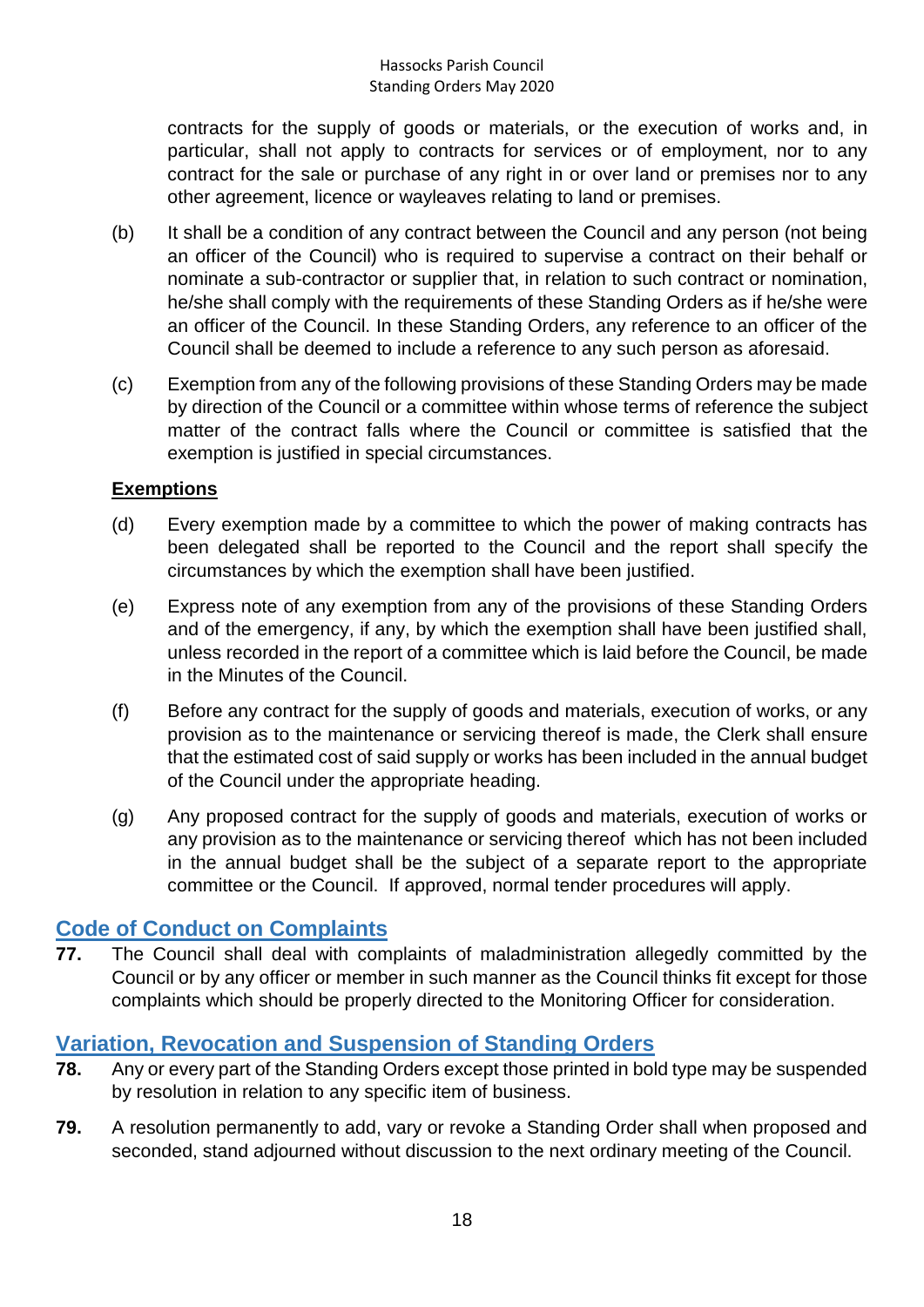### <span id="page-18-0"></span>**Training**

**80.**

- (a) All Members appointed have a responsibility to the Council to undertake appropriate training courses if required to do so by Council.
- (b). All Chairmen shall have a responsibility and be expected to undertake appropriate training courses.

### <span id="page-18-1"></span>**Equalities**

**81.**

(a) The Council is committed to providing equality of opportunity in all its activities and to ensure that discrimination in any form does not occur.

The Council will ensure that all policies and procedures meet with both the letter and spirit of the following laws:

- The Equality Act 2010
- Human Rights Act 1998
- (b) The Council will not treat a person less favourably on the grounds of:
	- Sex (gender)
	- Race, colour, ethnic or national origin
	- Marital status
	- Disability
	- Religion or belief
	- Sexual orientation
	- $\bullet$  Age

### <span id="page-18-2"></span>**Standing Orders to be given to Members**

**82.** A copy of these current Standing Orders shall be given to each member by the Clerk upon delivery to him of the member's declaration of acceptance of office and written undertaking to observe the Code of Conduct adopted by the Council or at any other time that may be appropriate.

### <span id="page-18-3"></span>**Revocation of Previous Standing Orders**

**83.** The previous Standing Orders previously adopted by the Council are hereby revoked.

*The current Council's Standing Orders were adopted by Council at its meeting on 14th September 2010 (Minute 10/116 refer) and were signed by the Chair of the Council at that time.* 

*These Standing Orders were reviewed, amended and adopted by the Parish Council at its meeting on 12th September 2017 (Minute PC17/81.8)*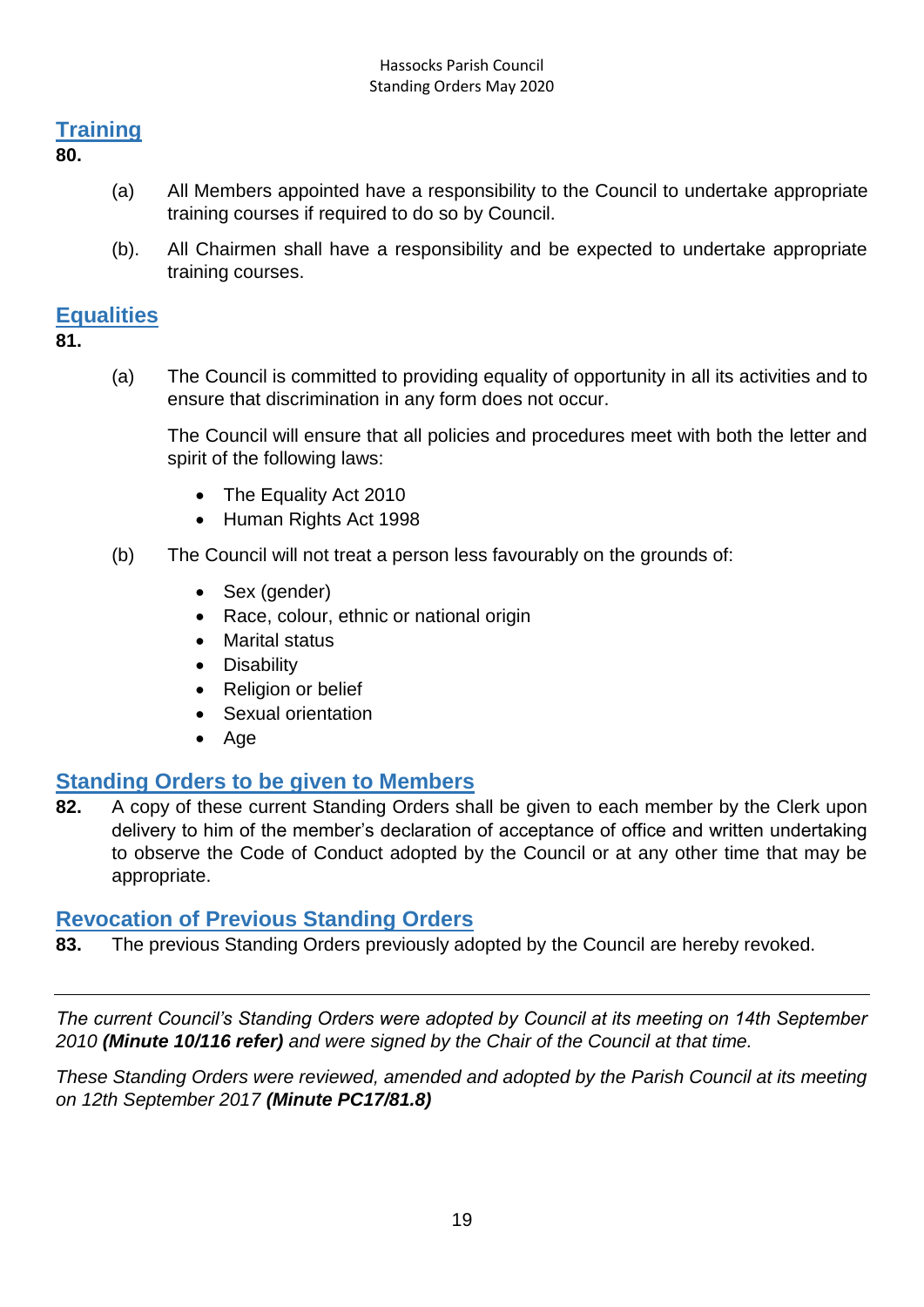Appendix A

# **Financial Regulations (FR)**

### **CONTENTS**

| 1.             |        |  |  |  |  |  |
|----------------|--------|--|--|--|--|--|
| $\overline{2}$ |        |  |  |  |  |  |
| 3              |        |  |  |  |  |  |
| 4              |        |  |  |  |  |  |
| 5.             |        |  |  |  |  |  |
| 6.             |        |  |  |  |  |  |
| 7.             |        |  |  |  |  |  |
| 8.             |        |  |  |  |  |  |
| 9.             |        |  |  |  |  |  |
| 10.            |        |  |  |  |  |  |
| 11.            |        |  |  |  |  |  |
| 12.            |        |  |  |  |  |  |
| 13.            |        |  |  |  |  |  |
|                | 13.2.  |  |  |  |  |  |
|                | 13.3.  |  |  |  |  |  |
|                | 13.4   |  |  |  |  |  |
|                | 13.5.  |  |  |  |  |  |
|                | 13.6.  |  |  |  |  |  |
|                | 13.7.  |  |  |  |  |  |
|                | 13.8.  |  |  |  |  |  |
|                | 13.10. |  |  |  |  |  |
| 14.            |        |  |  |  |  |  |
| 15.            |        |  |  |  |  |  |

#### <span id="page-19-0"></span>**1. Financial Administration**

- **1.1** The Clerk as the Responsible Financial Officer, under the direction of the Policy, Resources and Communications Committee, shall regulate and control the finances and accounts of the Council and supervise and co-ordinate financial and accounting methods.
- **1.2** The Clerk shall be responsible for the proper administration of the Council's financial affairs and the production of financial management information. The Clerk will be responsible for ensuring that the Council's internal audit is carried out by an independent, and relevantly qualified person, not associated with the Council, to the agreed Audit Plan and at least once a year and subject to the Council's confirmation of the nomination of Internal Auditor.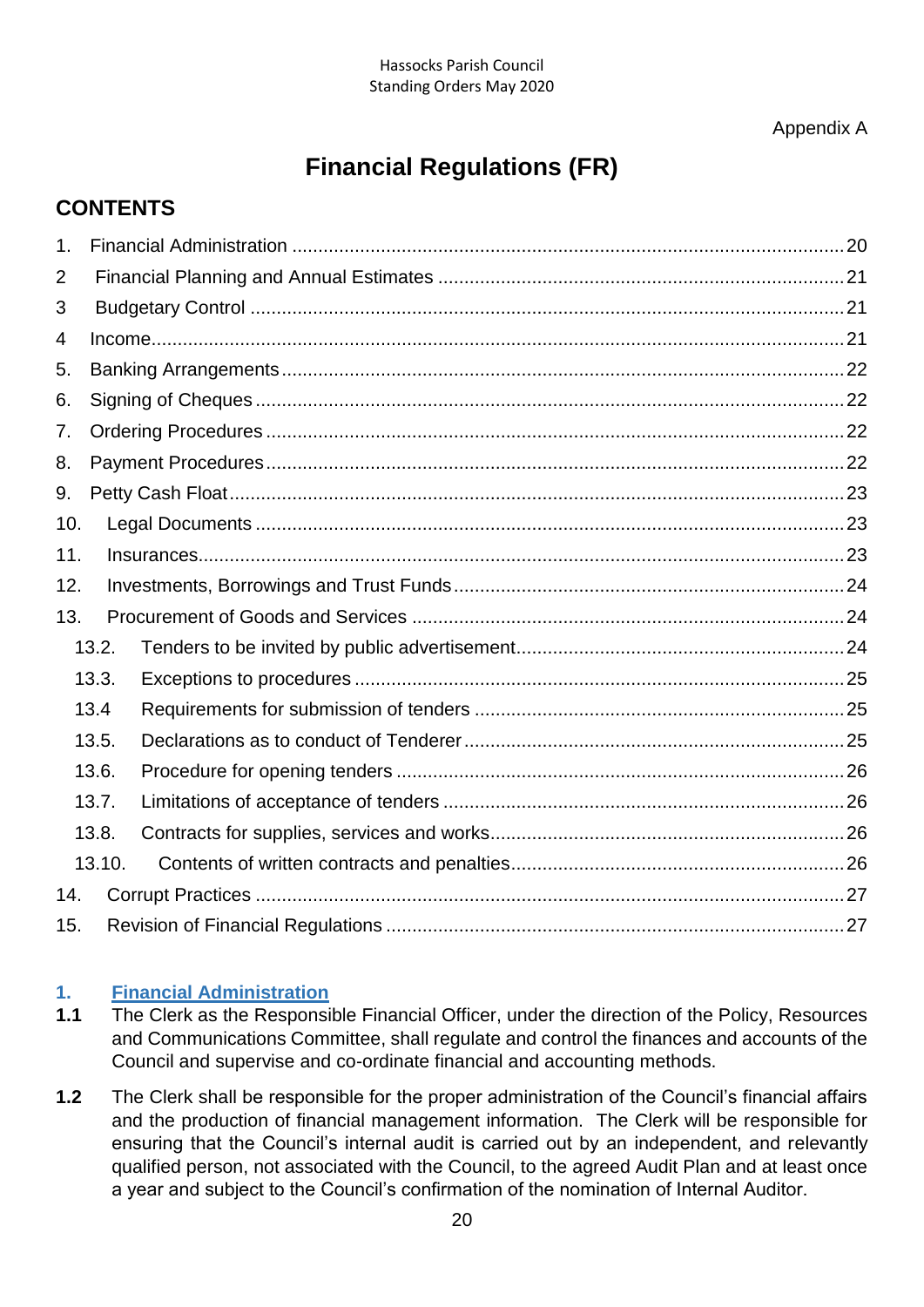### <span id="page-20-0"></span>**2 Financial Planning and Annual Estimates**

- **2.1.** The Clerk shall each year recommend to the Council a programme of estimates for consideration and the programme is to include adequate time for such discussions between the Policy, Resources and Communications Committee, other programme committees and Council (refer to SO 56 above).
- **2.2**. Detailed estimates of income and expenditure on revenue accounts and expenditure of capital accounts, shall be prepared each year by the Clerk, who will examine and complete the estimates and submit them to the relevant committee(s) responsible for the services by the prescribed date (refer to SO 56 above).
- **2.3**. The Policy, Resources and Communications Committee shall review the estimates and submit the same to the Council not later than December in each year, together with such summaries, statements and reports as are considered desirable in order to enable Council to determine the precept to be levied for the ensuing year. These statements should also include a review of pay and conditions of service for existing employees (refer to SO 56 above).

#### <span id="page-20-1"></span>**3 Budgetary Control**

- **3.1.** The agreed revenue and capital budget will drive the Clerk's office's planned work programme and levels of cash flows required for solvency purposes for the next fiscal year. Major variations to agreed budgets will therefore be resisted by Council unless due regard and consideration is given to the resource implications that such variations would likely have on the Clerk's office.
- **3.2.** Expenditure on the revenue account may be incurred up to the amounts included in the approved budget, subject to the requirements of Standing Orders.
- **3.3**. Expenditure may not be incurred which cannot be met from the amount provided within the total net cost centre budget or when circumstances arise where there is likely to be budget overspend in total in the year, unless a request for a supplementary estimate has been submitted to and agreed by the Policy, Resources and Communications Committee.
- **3.4.** Except as provided in Standing Orders, all proposals involving expenditure on the capital account shall be the subject of an annual report to the appropriate committee which shall include the full financial implications of the proposals.
- **3.5.** The Policy, Resources and Communications Committee shall carry out a review of the expenditure and income of the Council at the same time as it undertakes its evaluation of the following year's budgetary requirements (refer to SO 56 above).
- **3.6.** The Clerk may incur expenditure on behalf of the Council which is necessary to carry out any repair replacement or other work which is of extreme urgency that it must be done at once, whether or not there is any budgetary provision for the expenditure, subject to a limit of £2,500. The Clerk shall report such action to the Chairman of the relevant committee as soon as possible and to the Council as soon as practicable thereafter

#### <span id="page-20-2"></span>**4 Income**

**4.1.** The collection of all sums due to the Council shall be under the supervision of the Clerk, who shall ensure adequate arrangements for prompt and proper accounting for all cash, including its collection, custody, control and deposit are maintained.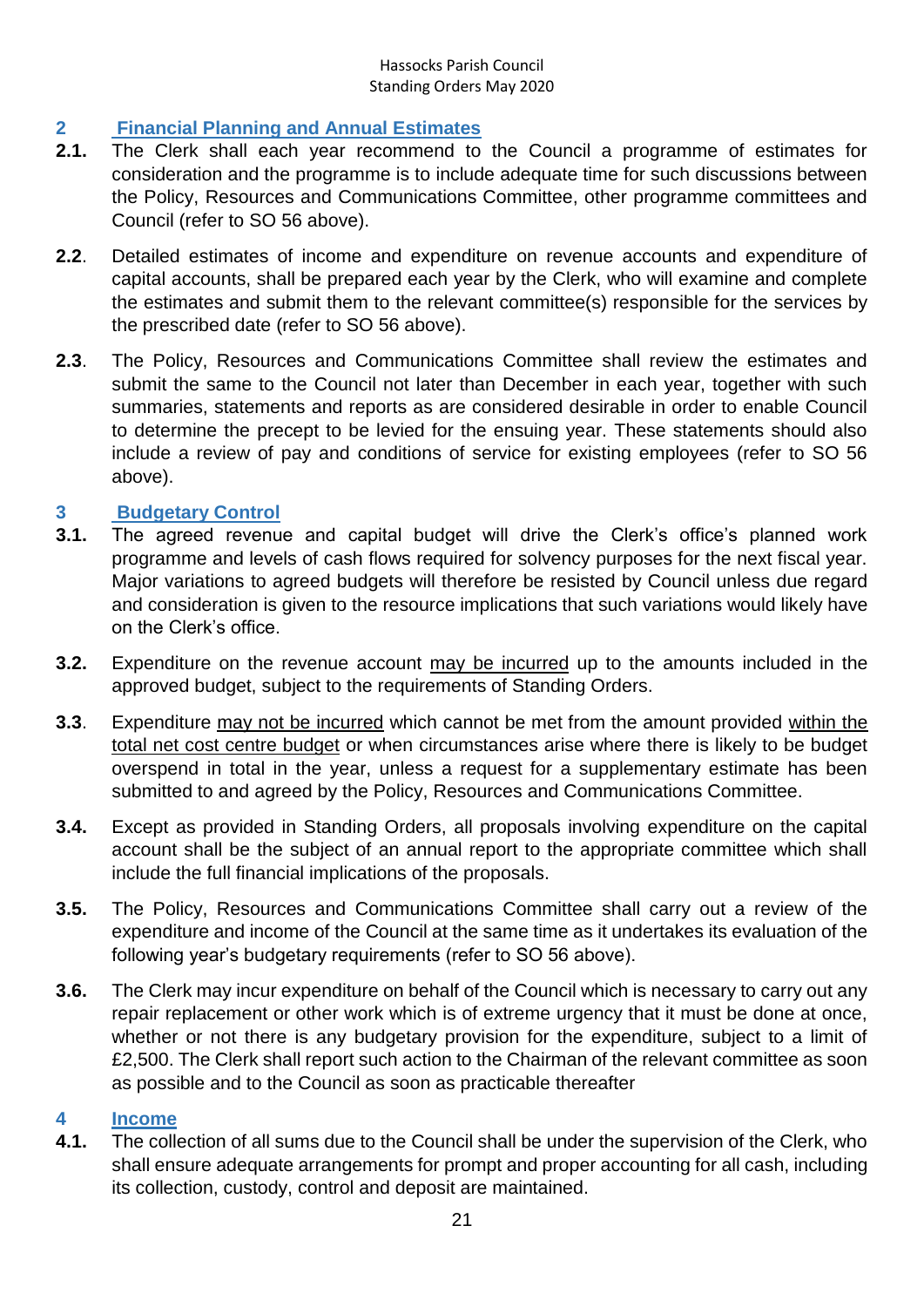- **4.2**. The Clerk will have discretion to agree re-imbursements in income to a maximum of £50 per incident in order to appease dissatisfied clients for whatever reasons. All reductions ratified under this clause will be reported to the Policy, Resources and Communications Committee detailing the circumstances and reasons for any decision. Any claims for re-imbursements above £50 will be referred to the Policy, Resources and Communications Committee for consideration and approval.
- **4.3.** The Council will agree the scale of fees and charges for each service on, at least, an annual basis following a report of the Clerk (timings to be in accordance with SO 56 above).
- **4.4**. Personal cheques shall in no circumstances be cashed out of money held on behalf of the Council.
- **4.5**. Every transfer of official money from one member of staff to another shall be signed for by the receiving officer.

#### <span id="page-21-0"></span>**5. Banking Arrangements**

- **5.1.** All arrangements with the Council's Bankers shall be made by the Clerk and approved by the Policy, Resources and Communications Committee. The Clerk shall be authorised to operate such banking accounts as considered proprietary and necessary.
- **5.2.** All schedules approving payment of cheques or electronic transactions shall be presented to a meeting of the Council for authorisation by resolution and all cheques signed by the Clerk and two members.
- **5.3.** Where it is necessary to make a payment before it has been authorised by Council, such payment shall be certified as to its correctness and urgency by the Clerk with the approval of the Chair or Vice-Chair of the Council. Such payment shall be authorised in retrospect by the committee having charge of the business to which it relates, or the Policy, Resources and Communications Committee as the case may be.
- **5.4.** All payments ratified under 5.3 shall be highlighted in the next schedule of payments before the Council.

#### <span id="page-21-1"></span>**6. Signing of Cheques**

**6.1.** Cheques will be signed by two authorised persons. The Council's bank will be advised of the designated signatories and specimen signatures held by them.

All cheque stubs shall be initialled by cheque signatories.

**6.2.** A pool of at least 4 (four) signatories will form the authorised list of signatories for the accounts and are attached to these Financial Regulations.

#### <span id="page-21-2"></span>**7. Ordering Procedures**

- **7.1.** Official Purchase Orders shall be issued for all work, goods or services to be supplied to the Council and such orders should be signed by the Clerk or other duly authorised officer and should specify any cost which has been agreed.
- **7.2.** Each order raised shall conform to the directives in Standing Orders

#### <span id="page-21-3"></span>**8. Payment Procedures**

**8.1.** Apart from petty cash payments, the normal method of payment of money due from the Council shall be by cheque or other electronic means drawn on the Council's Bankers.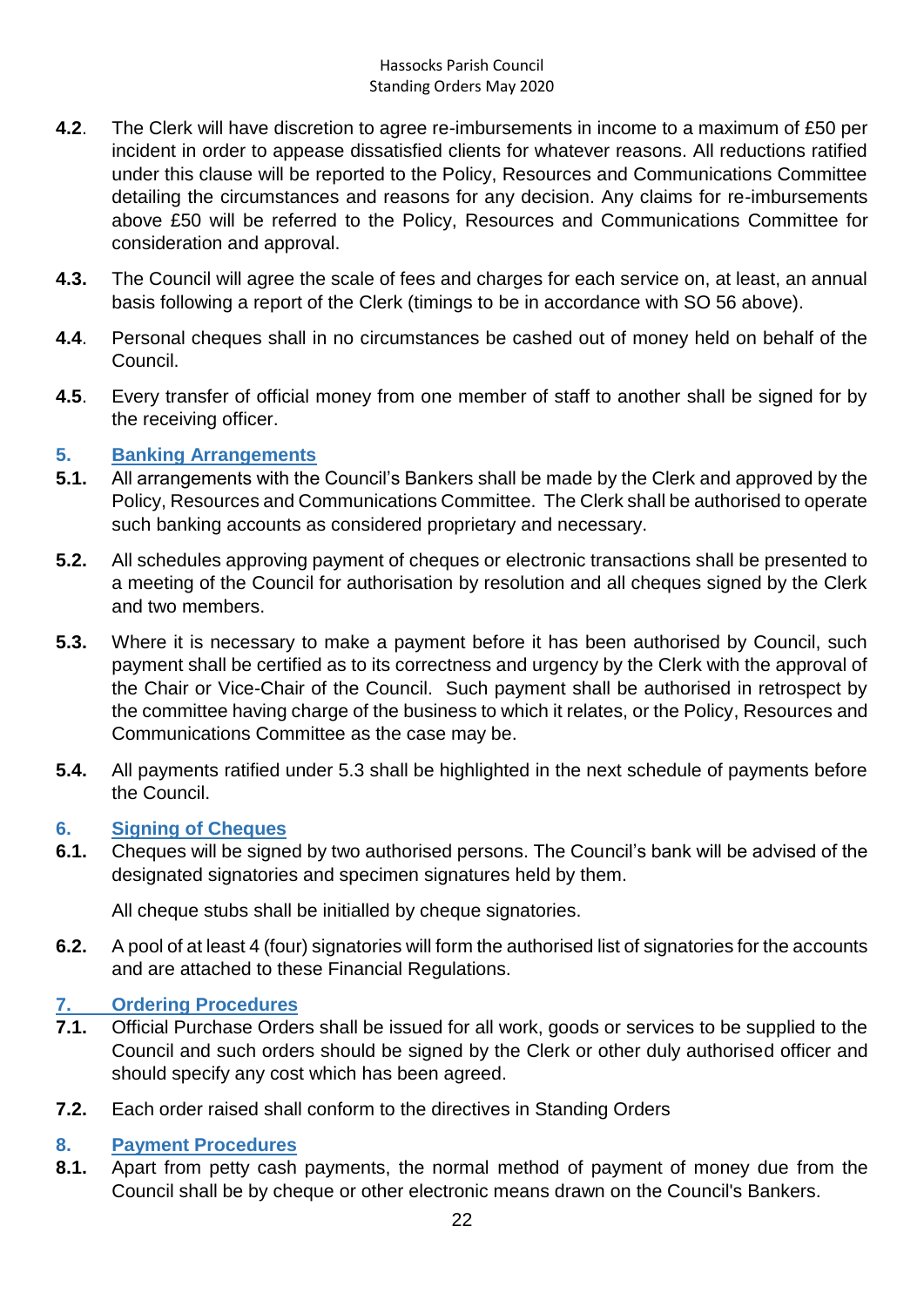- **8.2.** All invoices for payment including Direct Debits shall be examined, verified and certified by the Clerk. Before certifying an invoice the Clerk shall satisfy themselves that the work, goods or services to which the invoice relates have been received, carried out, examined and approved. The invoice should then be checked for arithmetical accuracy and coded to the appropriate expenditure head and code. The Clerk shall take all reasonable steps to settle all invoices submitted, and which are in order, within 30 days of their receipt.
- **8.3**. Unless as otherwise agreed by Council, payments for any goods/services supplied to the council will not be paid for in advance of the receipt of said goods and/or services.
- **8.4.** The payment of all salaries, wages and other emoluments shall be made in accordance with the instruction of the Clerk, concerning national pay awards and other information likely to have a bearing on individual members of staff conditions of service.
- **8.5.** The payments of salary and wages information including information of superannuation, income tax, national insurance and the like should be fully maintained and updated in accordance with instruction of the Clerk.

#### <span id="page-22-0"></span>**9. Petty Cash Float**

- **9.1**. The Clerk may maintain such petty cash float as is deemed necessary for operational purposes up to a maximum of £100 and provide petty cash to officers for the purpose of defraying operational and other expenses or miscellaneous items of an urgent nature. Such petty cash accounts to be maintained on the impress system in the manner and form prescribed by the Clerk and be reported monthly to the Policy, Resources and Communications Committee.
- **9.2.** Vouchers and receipts for payments made from this account shall be kept in accordance with instructions laid down from time to time by the Clerk.
- **9.3.** Income due and/or received must not be paid into the petty cash account but must be separately banked in accordance with the procedures in accordance with these regulations.

#### <span id="page-22-1"></span>**10. Legal Documents**

**10.1** The Clerk shall have the custody of all Title Deeds of properties owned by the Council and shall ensure a record is maintained of all such properties and that all such documents are securely kept and maintained and deposited at a suitable location.

#### <span id="page-22-2"></span>**11. Insurances**

- **11.1.** The Clerk will maintain adequate insurance cover and negotiate all claims.
- **11.2.** All members of staff with line responsibility are responsible for notifying the Clerk of all new risks which require to be insured and of any alterations affecting existing risks or insurances
- **11.3.** A comprehensive record of all insurance's effected by the Council and the property and risks covered thereby shall be maintained and reviewed annually.
- **11.4**. All members of staff are responsible for immediately notifying the Clerk in writing, of any loss, theft, liability or damage, or of any event likely to lead to a claim.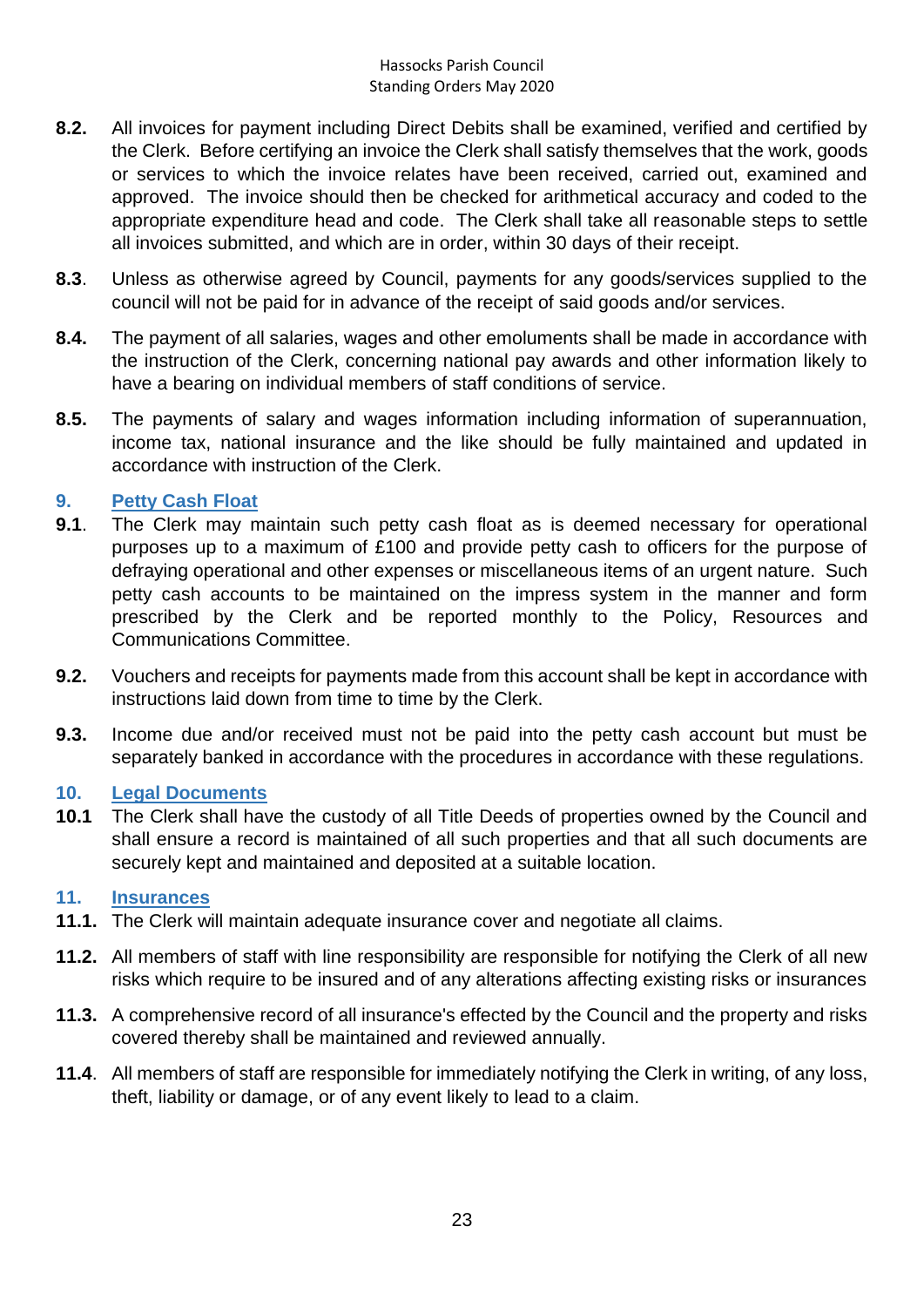### <span id="page-23-0"></span>**12. Investments, Borrowings and Trust Funds**

- **12.1.** All investments of money under the control of the Council shall be in the name of the Council and made under arrangements approved by the Policy, Resources and Communications Committee (Investment Policy)
- **12.2.** All borrowings shall be effected in the name of the Council and be subject to consideration by the Policy, Resources and Communications Committee and approval by Full Council.

#### <span id="page-23-1"></span>**13. Procurement of Goods and Services**

**13.1.** Where the estimated cost of works, goods and materials and related services is as set out below and the requisite provision thereof has been made in the approved budget, the arrangements for any required invitation of tenders or quotation and the subsequent acceptance thereof shall be as shown.

| <b>Estimated Value</b> | Method of Invitation                                                       | Acceptance on behalf of Council by                                           |  |
|------------------------|----------------------------------------------------------------------------|------------------------------------------------------------------------------|--|
| Up to £5,500           | <b>Discretionary</b>                                                       | Clerk/RFO                                                                    |  |
| £5,500                 |                                                                            |                                                                              |  |
| to                     | Minimum of three invitations for<br>quotations                             | Clerk/RFO and Chair of either Council<br>or appropriate committee or nominee |  |
| £16,000                |                                                                            |                                                                              |  |
| £16,000                |                                                                            |                                                                              |  |
| to                     | Minimum of four invitations for<br>quotations                              | Clerk/RFO and Chair of Council or<br>nominee                                 |  |
| £32,000                |                                                                            |                                                                              |  |
| £32,000                | Minimum of five invitations<br>for                                         |                                                                              |  |
| to                     | tenders (with discretion to invite<br>tenders by public advertisement up   | Clerk/RFO and Chair of Council or<br>nominee                                 |  |
| £80,500                | to £80,500)                                                                |                                                                              |  |
| £80,500                |                                                                            |                                                                              |  |
| to                     | Minimum of five<br>invitation<br>for<br>tenders by public advertisement    | Council                                                                      |  |
| £140,000               |                                                                            |                                                                              |  |
| Above £140,000         | EU procurement rules to apply until<br>'officially' leaving European Union | Council                                                                      |  |

In all cases up to £16,000 where the lowest tender received is in excess of 5% above the original estimate, or in cases over £16,000 where it is in excess of the original estimate, it shall be reported to the appropriate committee for acceptance or otherwise.

#### <span id="page-23-2"></span>**13.2. Tenders to be invited by public advertisement**

Contracts which exceed £80,500 in valuation or amount for the supply of goods or materials or the execution of any work for which provision has been made in annual budget shall not be made unless at least ten days public notice has been given in one or more of the local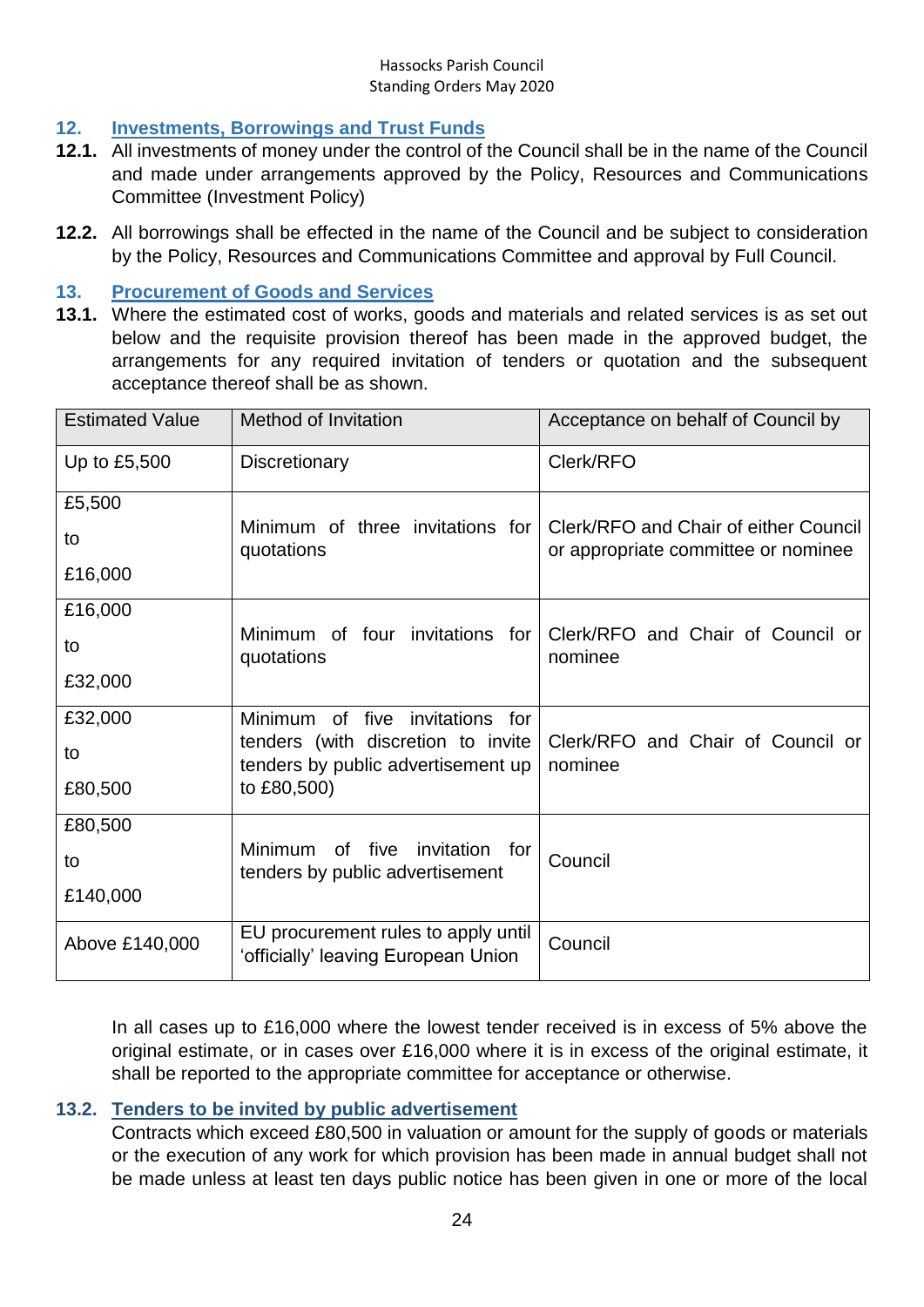newspapers circulating in the district. Provided that it shall not be obligatory for the Council or any committee or sub-committee exercising powers delegated by the Council to invite tenders for a contract or materials where effective competition is prevented by Government control or where the Clerk reports in writing to the Council or to the committee or subcommittee exercising such powers that effective competition is prevented by the special nature of the goods or materials required. Nor shall it be necessary to give public notice of the intention to enter into such a contract.

#### <span id="page-24-0"></span>**13.3. Exceptions to procedures**

Normal purchasing procedures shall not apply to:-

- (i) Purchase by auction;
- (ii) Purchase or repair of patented or proprietary goods or materials sold at fixed price;
- (iii) Purchase of materials normally supplied by specialist contractors;
- (iv) The execution of work, the purchase of goods or materials or the provision of services involving special, scientific or artistic knowledge;
- (v) The execution of work or the purchase of goods or materials which are a matter of urgency after prior reference to the appropriate committee Chair;
- (vi) The purchase of goods or materials which the Clerk may from time to time deem it expedient to make in the open market provided that before making any such purchase the approval of the Chair of the appropriate committee concerned is obtained and finance is available in the appropriate budget;
- (vii) Contracts with professional persons or companies for the execution of work and for advice in which the personal skills of the person or company is of primary importance;
- (viii) Those contracts where a committee may expressly determine that it is in the Council's interest that a tender be negotiated directly with a contractor or supplier of goods or services.

### <span id="page-24-1"></span>**13.4 Requirements for submission of tenders**

**Where, in pursuance of Standing Order 76, public invitation to tender is required, every notice of such invitation shall state that no tender will be received except in a plain, sealed envelope which shall bear the word 'Tender' followed by the subject to which it relates, but shall not bear any name or mark indication the sender and such envelopes shall remain in the custody of the Clerk until the time appointed for their opening.**

#### <span id="page-24-2"></span>**13.5. Declarations as to conduct of Tenderer**

In connection with the submission of tenders for the execution of works or supply of goods and materials, declaration shall be obtained from each tenderer in the following form and wording:

"we declare that we are not parties to any scheme or arrangement under which;

(i) we communicate the amount of our tender to any other person or body before the contract is let.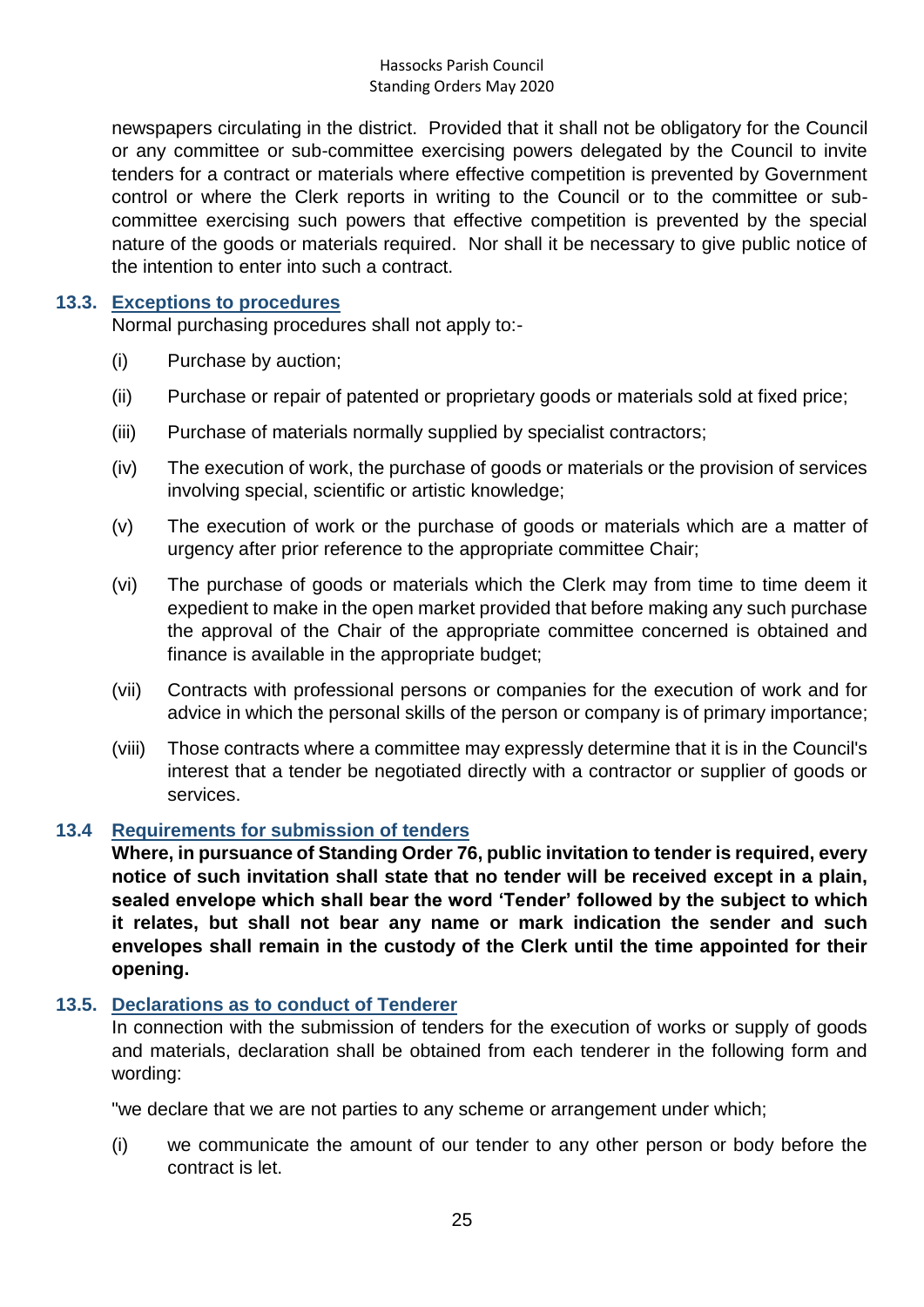- (ii) any other tenderer for the works, which are the subject of our tender, is reimbursed any part of his/her tendering costs.
- (iii) our tender prices are adjusted by reference directly or indirectly to the prices of any other tenderer for the works.

No provision is made in our tender price for any reimbursement or any adjustment to any submitted costs thereto."

#### <span id="page-25-0"></span>**13.6. Procedure for opening tenders**

Tenders received before the closing date specified shall be stored securely and at an allotted time opened by the Clerk or an official of the Council designated in the presence of such Member or Members of the Council as may have been designated for the purpose by the Council or by the committee. Where tenders have been opened in pursuance of this paragraph they shall be recorded and reported to the next meeting of the appropriate committee.

#### <span id="page-25-1"></span>**13.7. Limitations of acceptance of tenders**

A tender, other than the lowest tender if payment is to be made by the Council or the highest tender if payment is to be received by the Council, shall not be accepted until the Council shall have considered a written report from the appropriate Officer.

The Council is not obliged to accept the lowest or any tender received.

#### <span id="page-25-2"></span>**13.8. Contracts for supplies, services and works**

Every contract which exceeds £80,500 in value or amount shall be in writing and in a form prescribed or approved by the Council and signed by the Clerk on behalf of the Council.

Until such time as the United Kingdom 'officially' leaves the European Union, every contract which exceeds the EU limit for contracts shall be advertised and let in accordance with the current EU procurement rules that apply at the time.

**13.9**. Every contract for which provision has been made in the approved annual estimates and/or approved by the appropriate committee of the Council pursuant to Standing Orders and being in value of an amount less that £80,500 shall be entered into on behalf of the Council by the Clerk or authorised officer by the issuing of an official order only.

#### <span id="page-25-3"></span>**13.10. Contents of written contracts and penalties**

Every written contract shall specify:-

- (i) the work, materials, matters or things to be furnished had or done;
- (ii) the price to be paid with a statement of discounts or other deductions;
- (iii) the time or times within which the contract is to be performed;
- (iv) whether the contractor is accredited to ISO 9000 and approved by and will carry out work to the standard laid down by an appropriate national organisation such as the Gas Safety Register (GSR) or National Inspection Council of Electrical Installation Contractors (NICEIC) and that such work will be covered by guarantees issued by these bodies.